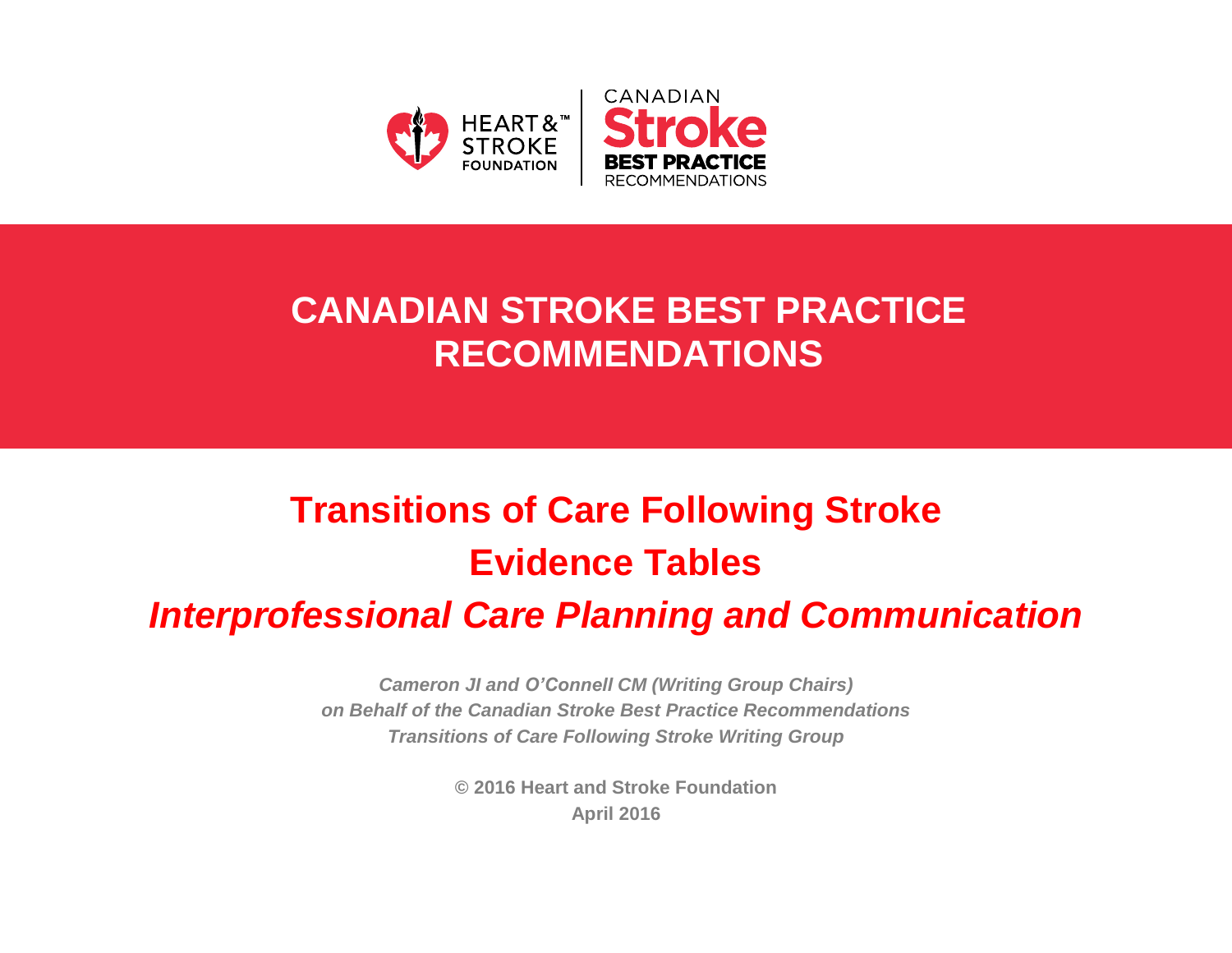#### **Table of Contents**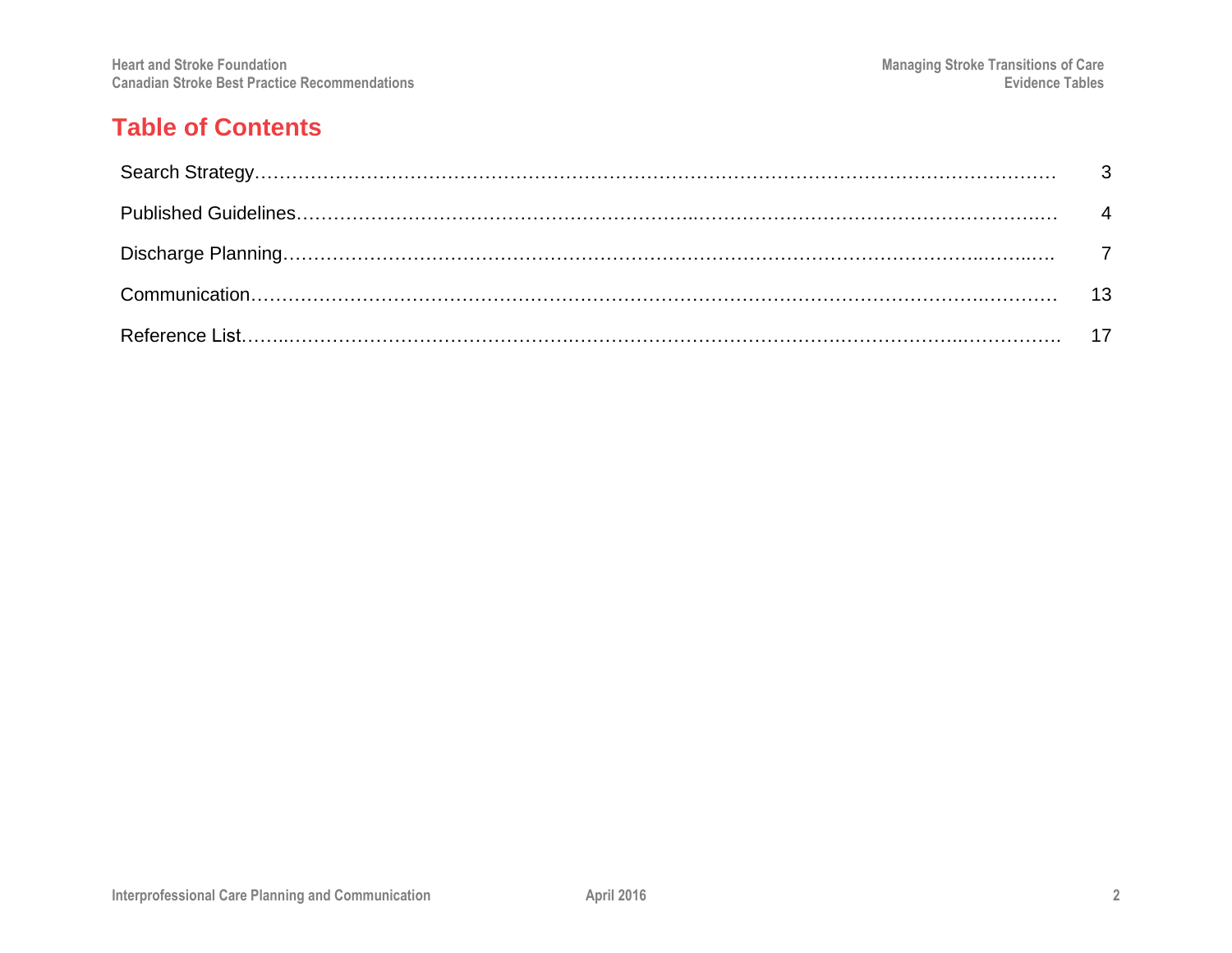#### **Search Strategy**



Cochrane, Medline, and CINAHL, Clinicaltrials.gov, and National Guideline Clearing House were search using medical subject. Titles and abstract of each article were reviewed for relevance. Bibliographies were reviewed to find additional relevant articles. Articles were excluded if they were: non-English, commentaries, case-studies, narrative, book chapters, editorials, non-systematic review, or conference abstracts. Additional searches for relevant best practice guidelines were completed and included in a separate section of the review. A total of 17 articles and 6 guidelines were included and were separated into separate categories designed to answer specific questions.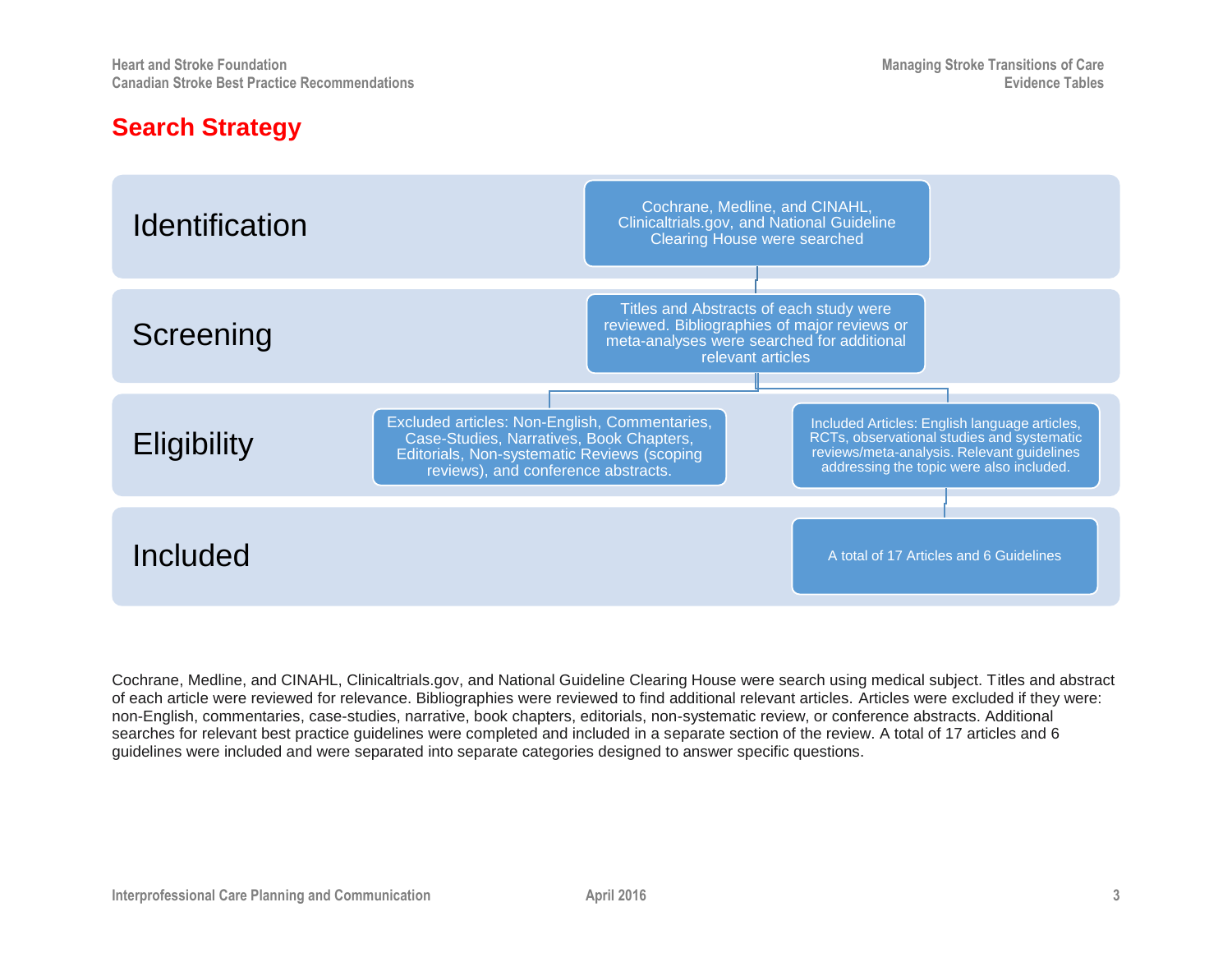## **Published Guidelines**

| <b>Guideline</b>                                                                                                                                                                                                    | <b>Recommendations</b>                                                                                                                                                                                                                                                                                                                                                                                                                                                                                                                                                                                                                                                                                                                                                                                                                                                                                                                                                                     |
|---------------------------------------------------------------------------------------------------------------------------------------------------------------------------------------------------------------------|--------------------------------------------------------------------------------------------------------------------------------------------------------------------------------------------------------------------------------------------------------------------------------------------------------------------------------------------------------------------------------------------------------------------------------------------------------------------------------------------------------------------------------------------------------------------------------------------------------------------------------------------------------------------------------------------------------------------------------------------------------------------------------------------------------------------------------------------------------------------------------------------------------------------------------------------------------------------------------------------|
| Shamji H, Baier RR, Gravenstein S, et al.<br>Improving the quality of care and<br>communication during patient transitions:<br>best practices for urgent care centers. Jt<br>Comm J Qual Patient Saf 2014;40:319-24 | Best practices:<br>1. Ask patients for the name of their Primary Care Physician (PCP).<br>2. Ask patients for the name of their home care provider.<br>3. Send summary clinical information to the PCP upon visit completion.<br>4. Send summary clinical information to the home care provider upon visit completion.<br>5. Send summary clinical information to the ED physician upon patient referral.<br>6. Perform modified medication reconciliation upon visit completion.<br>7. Provide patient with effective education upon visit completion.                                                                                                                                                                                                                                                                                                                                                                                                                                    |
| <b>Intercollegiate Stroke Working Party.</b>                                                                                                                                                                        | 8. Provide patient with written discharge instructions upon visit completion.<br>A All patients discharged from hospital, including those to care homes, who have residual stroke-related problems should                                                                                                                                                                                                                                                                                                                                                                                                                                                                                                                                                                                                                                                                                                                                                                                  |
| National clinical guideline for stroke, 4th<br>edition. National Institute for Health and<br><b>Clinical Excellence London: Royal College of</b><br>Physicians, 2012.                                               | be followed up within 72 hours by specialist stroke rehabilitation services for assessment and ongoing management.<br>B Hospital services should have a protocol, locally negotiated, to ensure that before discharge occurs:<br>patients and carers are prepared, and have been fully involved in planning<br>$\bullet$<br>discharge<br>$\bullet$<br>general practitioners, primary healthcare teams and social services departments<br>$\bullet$                                                                                                                                                                                                                                                                                                                                                                                                                                                                                                                                         |
|                                                                                                                                                                                                                     | (adult services) are all informed before, or at the time of, discharge<br>$\bullet$<br>all equipment and support services necessary for a safe discharge are in place<br>$\bullet$<br>any continuing specialist treatment required will be provided without delay by an<br>$\bullet$<br>appropriate coordinated, specialist multidisciplinary service<br>$\bullet$<br>patients and carers are given information about and offered contact with appropriate statutory and voluntary<br>agencies.<br>C Patients being discharged who remain dependent in some personal activities (eg dressing, toileting) should have<br>access to, where appropriate, a transition package of:<br>pre-discharge visits (eg at weekends)<br>$\bullet$<br>individual training and education for their carers<br>$\bullet$<br>telephone counselling support for 3 months.<br>$\bullet$<br>D Before discharge of a patient who remains dependent in some activities, the patient's home environment should be  |
|                                                                                                                                                                                                                     | assessed and optimised, usually by a home visit by an occupational therapist.<br>E Provide early supported discharge to patients who are able to transfer independently or with the assistance of one<br>person. Early supported discharge should be considered a specialist stroke service and consist of the same intensity and<br>skillmix as available in hospital, without delay in delivery.<br>F Hospitals should have clear systems in place to ensure:<br>patients and their families are involved in planning for discharge and carers receive training in care, for<br>$\bullet$<br>example, moving, handling and dressing<br>patients and carers feel adequately prepared and supported to carry out care<br>appropriate agencies (including GPs) are informed before discharge and an agreed health and social care plan<br>is in place, essential equipment has been delivered (including wheelchairs if needed), and patients know who to<br>contact if difficulties arise. |
|                                                                                                                                                                                                                     | G Carers of patients unable to transfer independently should receive training in moving and handling and the use of any<br>equipment provided until they are demonstrably able to transfer and position the patient safely in the home environment.<br>H All patients should continue to have access to specialist stroke services after leaving hospital, and should know how to                                                                                                                                                                                                                                                                                                                                                                                                                                                                                                                                                                                                          |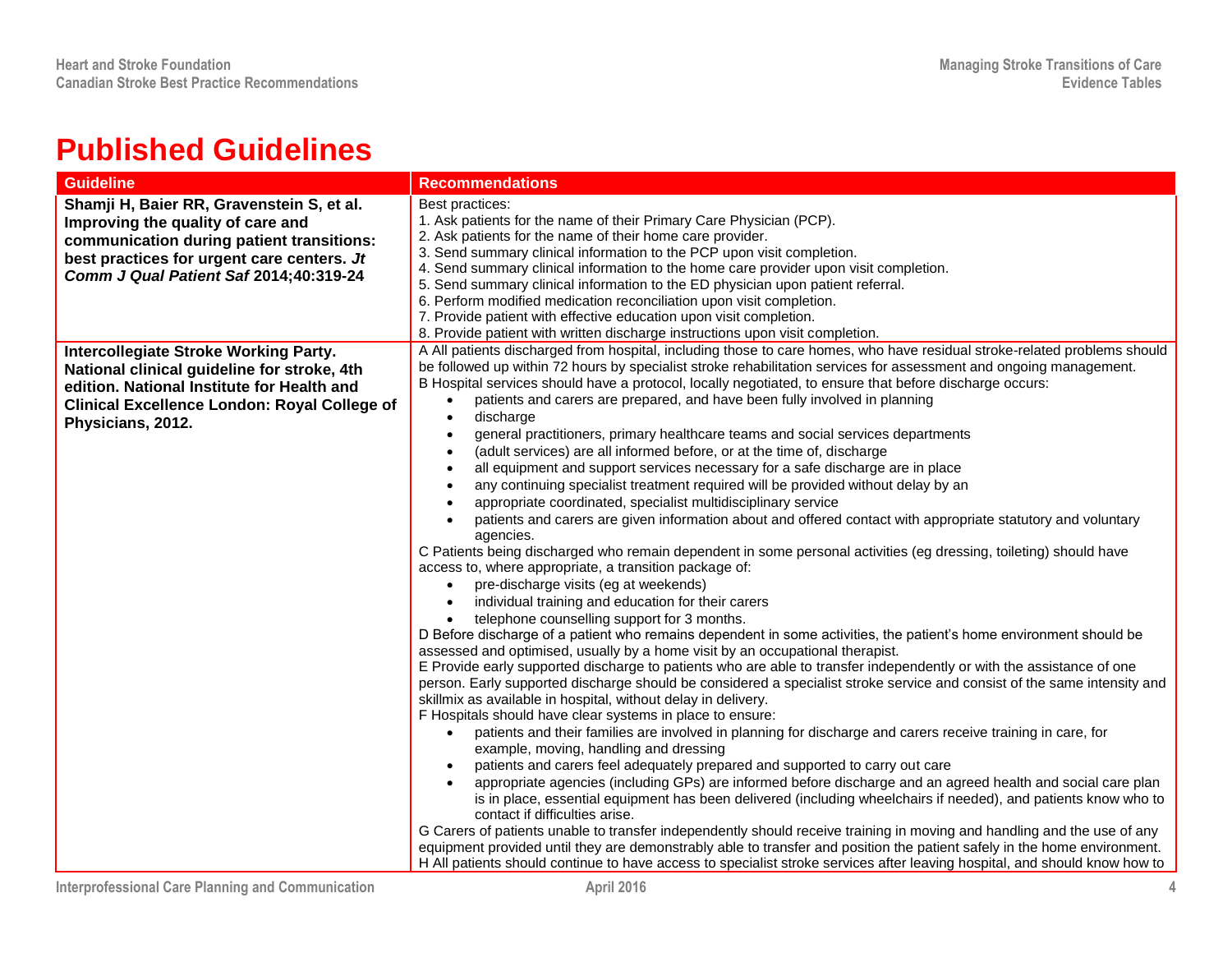| <b>Guideline</b>                                                                                                                                                                                                                                                                                                         | <b>Recommendations</b>                                                                                                                                                                                                                                                                                                                                                                                                                                                                                                                                                                                                                                                                                                                                                                                                                                                                                                                                          |
|--------------------------------------------------------------------------------------------------------------------------------------------------------------------------------------------------------------------------------------------------------------------------------------------------------------------------|-----------------------------------------------------------------------------------------------------------------------------------------------------------------------------------------------------------------------------------------------------------------------------------------------------------------------------------------------------------------------------------------------------------------------------------------------------------------------------------------------------------------------------------------------------------------------------------------------------------------------------------------------------------------------------------------------------------------------------------------------------------------------------------------------------------------------------------------------------------------------------------------------------------------------------------------------------------------|
|                                                                                                                                                                                                                                                                                                                          | contact them.<br>I Carers of patients with stroke should be provided with:<br>a named point of contact for stroke information<br>written information about the patient's diagnosis and management plan<br>$\bullet$<br>sufficient practical training to enable them to provide care.<br>J Health and social service organisations should provide a single point of access to all services for support and advice<br>run by and/or for disabled people.                                                                                                                                                                                                                                                                                                                                                                                                                                                                                                          |
| <b>Scottish Intercollegiate Guidelines Network</b><br>(SIGN). Management of patients with stroke:<br>rehabilitation, prevention and management of<br>complications, and discharge planning. A<br>national clinical guideline. Edinburgh<br>(Scotland): Scottish Intercollegiate<br>Guidelines Network (SIGN); 2010 June. | At the time of discharge, the discharge document should be sent to all the relevant agencies and teams.                                                                                                                                                                                                                                                                                                                                                                                                                                                                                                                                                                                                                                                                                                                                                                                                                                                         |
| <b>Management of Stroke Rehabilitation</b><br><b>Working Group. VA/DoD clinical practice</b><br>guideline for the management of stroke<br>rehabilitation. Washington (DC): Veterans<br><b>Health Administration, Department of</b><br>Defense; 2010.                                                                     | Transfer to Community Living:<br>1. Recommend that all patients planning to return to independent community living should be assessed for mobility,<br>ADL and IADL prior to discharge (including a community skills evaluation and home assessment).<br>2. Recommend that the patient, family, and caregivers are fully informed about, prepared for, and involved in all<br>aspects of healthcare and safety needs. [I]<br>Recommend that case management be put in place for complex patient and family situations. [I]<br>3.<br>Recommend that acute care hospitals and rehabilitation facilities maintain up-to-date inventories of community<br>4.<br>resources, provide this information to stroke patients and their families and caregivers, and offer assistance in<br>obtaining needed services. Patients should be given information about, and offered contact with, appropriate local<br>statutory and voluntary agencies. [I]                    |
|                                                                                                                                                                                                                                                                                                                          | Discharge from Rehabilitation:<br>1. Recommend that the rehabilitation team ensure that a discharge plan is complete for the patient's continued<br>medical and functional needs prior to discharge from rehabilitation services.<br>Recommend that every patient participate in a secondary prevention program (see Annotation D). [A]<br>2.<br>Recommend post-acute stroke patients be followed by a primary care provider to address stroke risk factors and<br>3.<br>continue treatment of co-morbidities.<br>4. Recommend patient and family are educated regarding pertinent risk factors for stroke.<br>Recommend that the family and caregivers receive all necessary equipment and training prior to discharge from<br>5.<br>rehabilitation services. [I]<br>Family counseling focusing on psychosocial and emotional issues and role adjustment should be encouraged and<br>6.<br>made available to patients and their family members upon discharge. |
| <b>Clinical Guidelines for Stroke Management</b><br>2010. Melbourne (Australia): National Stroke<br>Foundation; 2010                                                                                                                                                                                                     | Safe transfer of care from hospital to community:<br>a) Prior to hospital discharge, all patients should be assessed to determine the need for a home visit, which may be<br>carried out to ensure safety and provision of appropriate aids, support and community services [Grade C].<br>b) To ensure a safe discharge occurs, hospital services should ensure the following are completed prior to discharge:<br>Patients and families/carers have the opportunity to identify and discuss their post-discharge needs (e.g.<br>physical, emotional, social, recreational, financial, and community support) with relevant members of the<br>multidisciplinary team [Grade GPP].<br>General practitioners, primary healthcare teams, and community services are informed before or at the time of                                                                                                                                                              |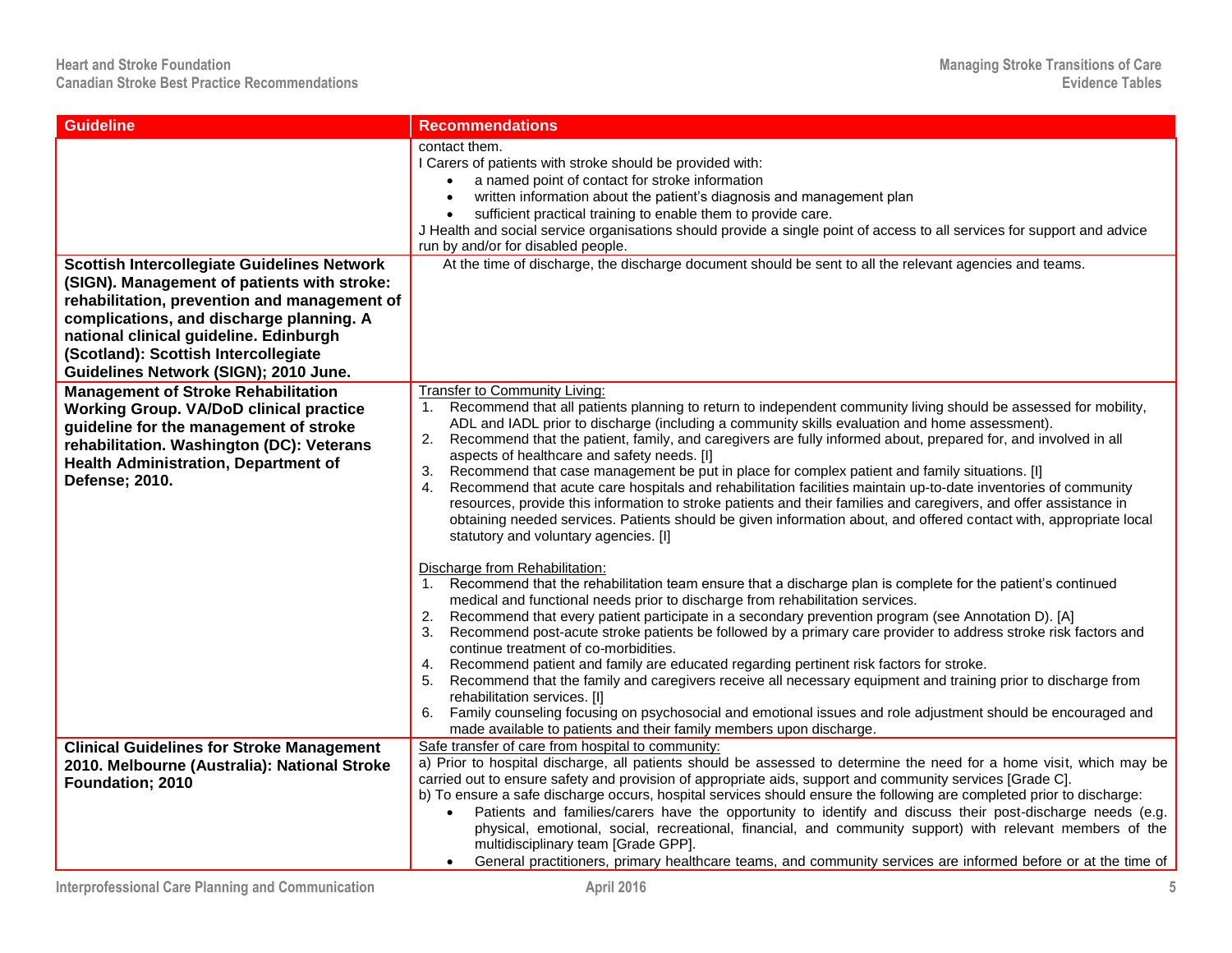| <b>Guideline</b>                                                                                                                                                                                                                                                                                                                                                           | <b>Recommendations</b>                                                                                                                                                                                                                                                                                                                                                                                                                                                                                                                                                                                                                                                                                                                                                                                                                                                                                          |
|----------------------------------------------------------------------------------------------------------------------------------------------------------------------------------------------------------------------------------------------------------------------------------------------------------------------------------------------------------------------------|-----------------------------------------------------------------------------------------------------------------------------------------------------------------------------------------------------------------------------------------------------------------------------------------------------------------------------------------------------------------------------------------------------------------------------------------------------------------------------------------------------------------------------------------------------------------------------------------------------------------------------------------------------------------------------------------------------------------------------------------------------------------------------------------------------------------------------------------------------------------------------------------------------------------|
|                                                                                                                                                                                                                                                                                                                                                                            | discharge [Grade GPP].<br>All medications, equipment and support services necessary for a safe discharge are organized [Grade GPP].<br>Any continuing specialist treatment required is organized [Grade GPP].<br>A documented post-discharge plan is developed in collaboration with the patients and family and a copy<br>provided to them. This may include relevant community services, self-management strategies (e.g. information<br>on medications and compliance advice, goals and therapy to continue at home), stroke support services, any<br>further rehabilitation or outpatient appointments, and an appropriate contact number for any queries [Grade<br>GPPI.<br>c) A locally developed protocol may assist in implementation of a safe discharge process [Grade GPP].<br>d) A discharge planner may be used to coordinate a comprehensive discharge program for stroke survivors<br>[Grade D]. |
| Snow V, Beck D, Budnitz T, et al. Transitions<br>of Care Consensus Policy Statement<br>American College of Physicians-Society of<br><b>General Internal Medicine-Society of Hospital</b><br><b>Medicine-American Geriatrics Society-</b><br><b>American College of Emergency Physicians-</b><br>Society of Academic Emergency Medicine. J<br>Gen Intern Med 2009;24:971-76 | Detailed Recommendations related to:<br>Coordinating Clinicians<br>Care Plans/Transition Record<br>Communication Infrastructure<br><b>Standard Communication Formats</b><br><b>Transition Responsibility</b><br><b>Timeliness</b><br>Community standards<br>Measurement                                                                                                                                                                                                                                                                                                                                                                                                                                                                                                                                                                                                                                         |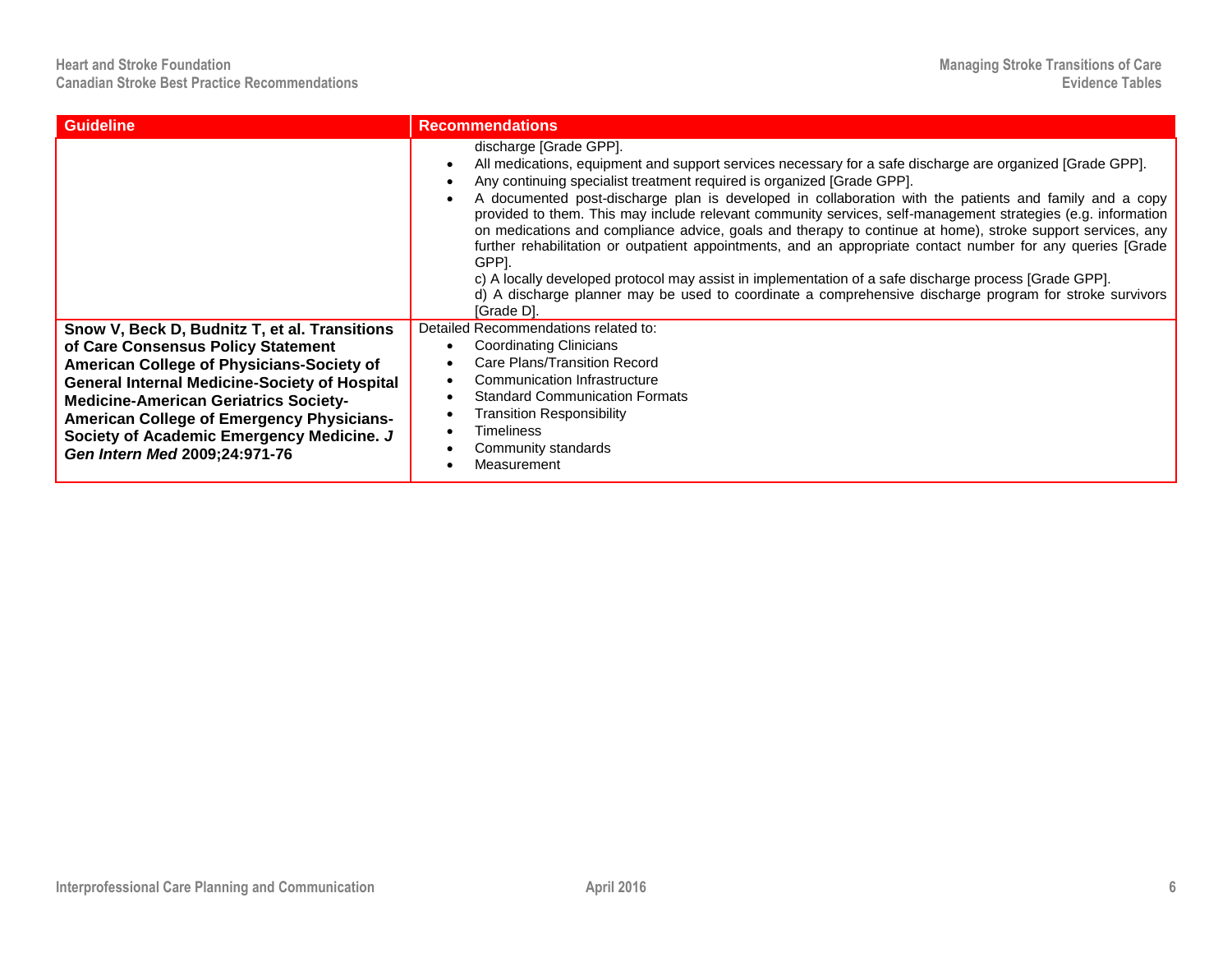## **Evidence Tables**

### **Discharge Planning**

| <b>Study/Type</b>                                                                                                         | <b>Quality</b><br><b>Rating</b> | <b>Sample Description</b>                                                                                                                                                                                                                                                                                                                                                                                                                                                                            | <b>Method</b>                                                                                                                                                                  | <b>Outcomes</b>                                                                                                                                                                                                                                                                         | <b>Key Findings and Recommendations</b>                                                                                                                                                                                                                                                                                                                                                                                                                                                                                                                                                                                                                                                                                                                                                                                                                                                                                                                                                                                         |
|---------------------------------------------------------------------------------------------------------------------------|---------------------------------|------------------------------------------------------------------------------------------------------------------------------------------------------------------------------------------------------------------------------------------------------------------------------------------------------------------------------------------------------------------------------------------------------------------------------------------------------------------------------------------------------|--------------------------------------------------------------------------------------------------------------------------------------------------------------------------------|-----------------------------------------------------------------------------------------------------------------------------------------------------------------------------------------------------------------------------------------------------------------------------------------|---------------------------------------------------------------------------------------------------------------------------------------------------------------------------------------------------------------------------------------------------------------------------------------------------------------------------------------------------------------------------------------------------------------------------------------------------------------------------------------------------------------------------------------------------------------------------------------------------------------------------------------------------------------------------------------------------------------------------------------------------------------------------------------------------------------------------------------------------------------------------------------------------------------------------------------------------------------------------------------------------------------------------------|
| Shepperd et al.<br>2013<br>UK<br><b>Cochrane Review</b>                                                                   | <b>NA</b>                       | 24 studies (n=8039) that<br>included all patients who<br>had been admitted to any<br>type of hospital (acute,<br>rehabilitation or<br>community) with any<br>medical or surgical<br>condition.<br>In 16 RCTs patients were<br>admitted with medical<br>conditions, 2 trials<br>admitted patients ≥65<br>years following a fall, 4<br>trials recruited patients<br>with a mix of medical and<br>surgical conditions, and<br>two trials recruited<br>participants from an<br>acute<br>psychiatric ward | Trials evaluated a<br>discharge plan either as<br>a stand-alone<br>intervention, or as a<br>component of a broader<br>intervention vs. usual<br>care in most cases<br>$(n=19)$ | <b>Primary Outcomes:</b><br>Hospital LOS, readmission<br>rates and discharge<br>destination<br><b>Secondary outcomes:</b><br>Patient mortality, functional,<br>psychosocial, quality of life<br>and health status and<br>patient and caregiver<br>satisfaction and health care<br>costs | The use of discharge plans was associated with a<br>significantly reduced LOS: (MD -0.91; 95% CI -<br>1.55 to -0.27). The results from 10 studies were<br>included.<br>At 3 months following discharge, the use of<br>discharge planning was associated with a<br>significant reduction in readmissions (RR= 0.82;<br>95% CI 0.73 to 0.92). The results from 12 trials<br>were included.<br>Only 2 trials reported discharge destination as an<br>outcome. In one, patients in the discharge planning<br>group were no more likely to return home, while<br>another reported that patients were more likely to<br>return home. (Difference= 6%; 95% CI 0.4% to<br>$12%$ ).<br>At 6-9 months following discharge, patients in the<br>control group were no more likely to be dead<br>(OR=1.00, 95% CI 0.79-1.26, p=0.99). Results<br>from 6 trials were included.<br>The results from too few studies were available for<br>pooled analysis of the remaining secondary<br>outcomes.<br>No studies included data reporting costs. |
| Olson et al. 2011<br><b>USA</b><br><b>Agency for</b><br><b>Healthcare</b><br><b>Research and</b><br><b>Quality Report</b> | <b>NA</b>                       | 62 articles published $\ge$<br>the year 2000,<br>representing 44 studies<br>that included adults $\geq 18$<br>years old who were<br>discharged, or were<br>preparing to be<br>discharged from a<br>hospital following acute<br>stroke (ischemic or                                                                                                                                                                                                                                                   | Studies examined<br>post-acute hospitalization<br>transition of care services<br>as well as prevention of<br>recurrent stroke or<br>MI.                                        | There were 5 key<br>questions:<br>Key Question 1 was related<br>to identifying the key<br>components of transition of<br>care services, if they can be<br>grouped in a taxonomy, and<br>if they are they based on a<br>particular theory.                                               | KQ1: Transition of care interventions were<br>grouped into four categories: (1) hospital-initiated<br>support for discharge was the initial stage in the<br>transition of care process, (2) patient and family<br>education interventions were started during<br>hospitalization but were continued at the<br>community level, (3) community-based models of<br>support followed hospital discharge, and (4)<br>chronic disease management models of care<br>assumed the responsibility for long-term care.                                                                                                                                                                                                                                                                                                                                                                                                                                                                                                                     |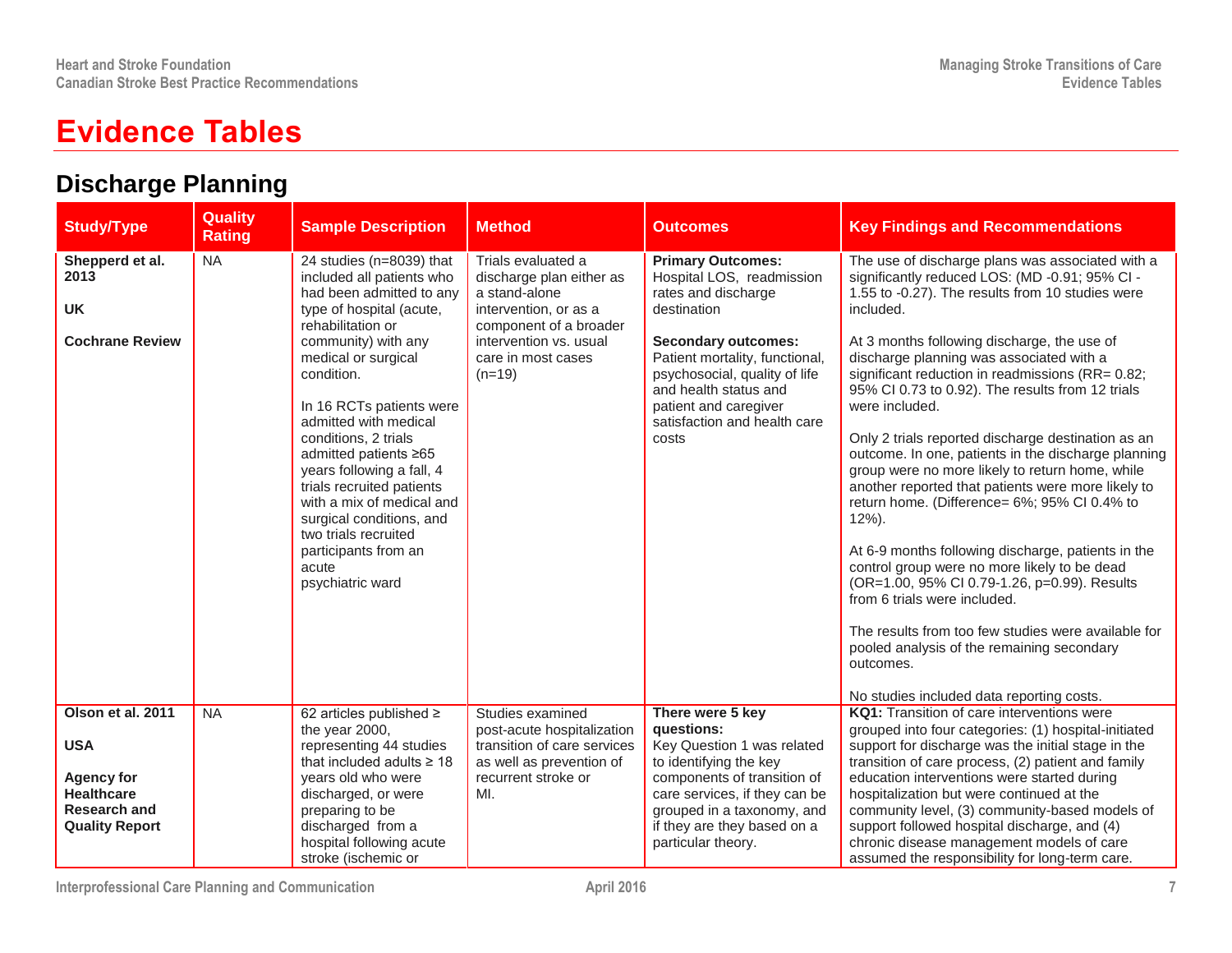| <b>Study/Type</b>                      | <b>Quality</b><br><b>Rating</b>                                     | <b>Sample Description</b>                                                                                                                                                                                                                                                                                                                                                                     | <b>Method</b>                                                       | <b>Outcomes</b>                                                                                                                                                                                                                                                                                                                                                                                                                                                                                                                                                                                                                                                                                                                                                       | <b>Key Findings and Recommendations</b>                                                                                                                                                                                                                                                                                                                                                                                                                                                                                                                                                                                                                         |
|----------------------------------------|---------------------------------------------------------------------|-----------------------------------------------------------------------------------------------------------------------------------------------------------------------------------------------------------------------------------------------------------------------------------------------------------------------------------------------------------------------------------------------|---------------------------------------------------------------------|-----------------------------------------------------------------------------------------------------------------------------------------------------------------------------------------------------------------------------------------------------------------------------------------------------------------------------------------------------------------------------------------------------------------------------------------------------------------------------------------------------------------------------------------------------------------------------------------------------------------------------------------------------------------------------------------------------------------------------------------------------------------------|-----------------------------------------------------------------------------------------------------------------------------------------------------------------------------------------------------------------------------------------------------------------------------------------------------------------------------------------------------------------------------------------------------------------------------------------------------------------------------------------------------------------------------------------------------------------------------------------------------------------------------------------------------------------|
|                                        |                                                                     | hemorrhagic) and acute<br>MI.<br>Components of transition<br>of care services included:<br>Case management,<br>discharge planning, self-<br>management tools, care<br>pathways, systems for<br>shared access to patient<br>information, referrals to<br>specialty care providers,<br>included as part of the<br>transition of care service<br>and referral back to<br>primary care providers. |                                                                     | Key Question 2 asked if<br>transition of care services<br>improve functional status<br>and quality of life and reduce<br>hospital readmission,<br>morbidity, and mortality up<br>to 1 year post event.<br>Key Question 3 asked about<br>potential adverse events<br>associated with<br>transition of care services<br>Key Question 4 asked if<br>transition of care services<br>improve other aspects of<br>care, such as more efficient<br>referrals, more timely<br>appointments, better<br>provider communication,<br>and improved coordination<br>among multiple providers.<br>Key Question 5 asked if the<br>benefits and harms<br>associated with<br>transition of care services<br>vary by sub group (e.g.<br>disease etiology and<br>severity, comorbidities) | KQ2: There was moderate evidence to support the<br>benefit of early supported discharge for stroke<br>patients. ESD was associated with a reduction in<br>hospital length of stay without negative impact and<br>may also reduce caregiver strain and improve<br>some aspects of quality of life among patients as<br>well as caregivers.<br>KQ3: Insufficient evidence to determine.<br>KQ4: Insufficient evidence to determine.<br>KQ5: No evidence that benefits or harms of<br>transition of care services varied on the basis of<br>patient characteristics, except a greater benefit of<br>services was noted among patients with less<br>severe strokes. |
| Shyu et al. 2008                       | $CA: \boxed{\times}$                                                | 201 patient / informal<br>caregiver dyads. Patients                                                                                                                                                                                                                                                                                                                                           | Within 48 hours of<br>admission to an acute-                        | <b>Outcomes:</b><br>Nurse Evaluation of                                                                                                                                                                                                                                                                                                                                                                                                                                                                                                                                                                                                                                                                                                                               | From admission to discharge, there were<br>significant improvements in the nurse's evaluation                                                                                                                                                                                                                                                                                                                                                                                                                                                                                                                                                                   |
| Shyu et al. 2010<br>(1-year follow-up) | Blinding:<br>Patient⊠<br>Assessor <sub><math>\boxtimes</math></sub> | $\geq 65$ years with a primary<br>diagnosis of stroke with<br>high-demand discharge                                                                                                                                                                                                                                                                                                           | care hospital,<br>patient/caregiver dyads<br>were randomized to one | <b>Caregiver Preparation</b><br>Scale, Preparedness for<br>Caregiving Scale (caregiver                                                                                                                                                                                                                                                                                                                                                                                                                                                                                                                                                                                                                                                                                | and caregiver's self-evaluation of preparedness<br>among caregivers in the intervention group<br>(p<0.001). Among caregivers in the control group,                                                                                                                                                                                                                                                                                                                                                                                                                                                                                                              |
| <b>Taiwan</b>                          |                                                                     | needs who were to be                                                                                                                                                                                                                                                                                                                                                                          | of 4 wards where they                                               | self-evaluation), Caregiver                                                                                                                                                                                                                                                                                                                                                                                                                                                                                                                                                                                                                                                                                                                                           | although the nurses reported significant                                                                                                                                                                                                                                                                                                                                                                                                                                                                                                                                                                                                                        |
| <b>RCT</b>                             | ITT: E                                                              | discharged home. 12%<br>of those screened were                                                                                                                                                                                                                                                                                                                                                | received a caregiver-<br>oriented discharge                         | <b>Discharge Needs</b><br>Assessment Scale,                                                                                                                                                                                                                                                                                                                                                                                                                                                                                                                                                                                                                                                                                                                           | improvement in preparedness, caregivers did not.                                                                                                                                                                                                                                                                                                                                                                                                                                                                                                                                                                                                                |
|                                        |                                                                     | eligible for inclusion.                                                                                                                                                                                                                                                                                                                                                                       | planning program (n=97,<br>2 wards) or routine                      | Perception of Balance<br><b>Between Competing Needs</b>                                                                                                                                                                                                                                                                                                                                                                                                                                                                                                                                                                                                                                                                                                               | Caregivers in both groups reported increased<br>Satisfaction in Caregiver Needs Satisfaction Scale                                                                                                                                                                                                                                                                                                                                                                                                                                                                                                                                                              |
|                                        |                                                                     | At one year, 158<br>patient/caregiver dyads                                                                                                                                                                                                                                                                                                                                                   | discharge planning<br>$(n=104, 2 \text{wards})$ . The               | Scale.                                                                                                                                                                                                                                                                                                                                                                                                                                                                                                                                                                                                                                                                                                                                                                | from discharge to the one-month follow-up<br>$(p<0.001)$ .                                                                                                                                                                                                                                                                                                                                                                                                                                                                                                                                                                                                      |
|                                        |                                                                     | remained in the study.                                                                                                                                                                                                                                                                                                                                                                        | discharge planning                                                  | Assessments were                                                                                                                                                                                                                                                                                                                                                                                                                                                                                                                                                                                                                                                                                                                                                      |                                                                                                                                                                                                                                                                                                                                                                                                                                                                                                                                                                                                                                                                 |
|                                        |                                                                     |                                                                                                                                                                                                                                                                                                                                                                                               | program was conducted                                               | conducted at admission,                                                                                                                                                                                                                                                                                                                                                                                                                                                                                                                                                                                                                                                                                                                                               | Caregivers in the intervention group demonstrated                                                                                                                                                                                                                                                                                                                                                                                                                                                                                                                                                                                                               |

**Interprofessional Care Planning and Communication April 2016 8**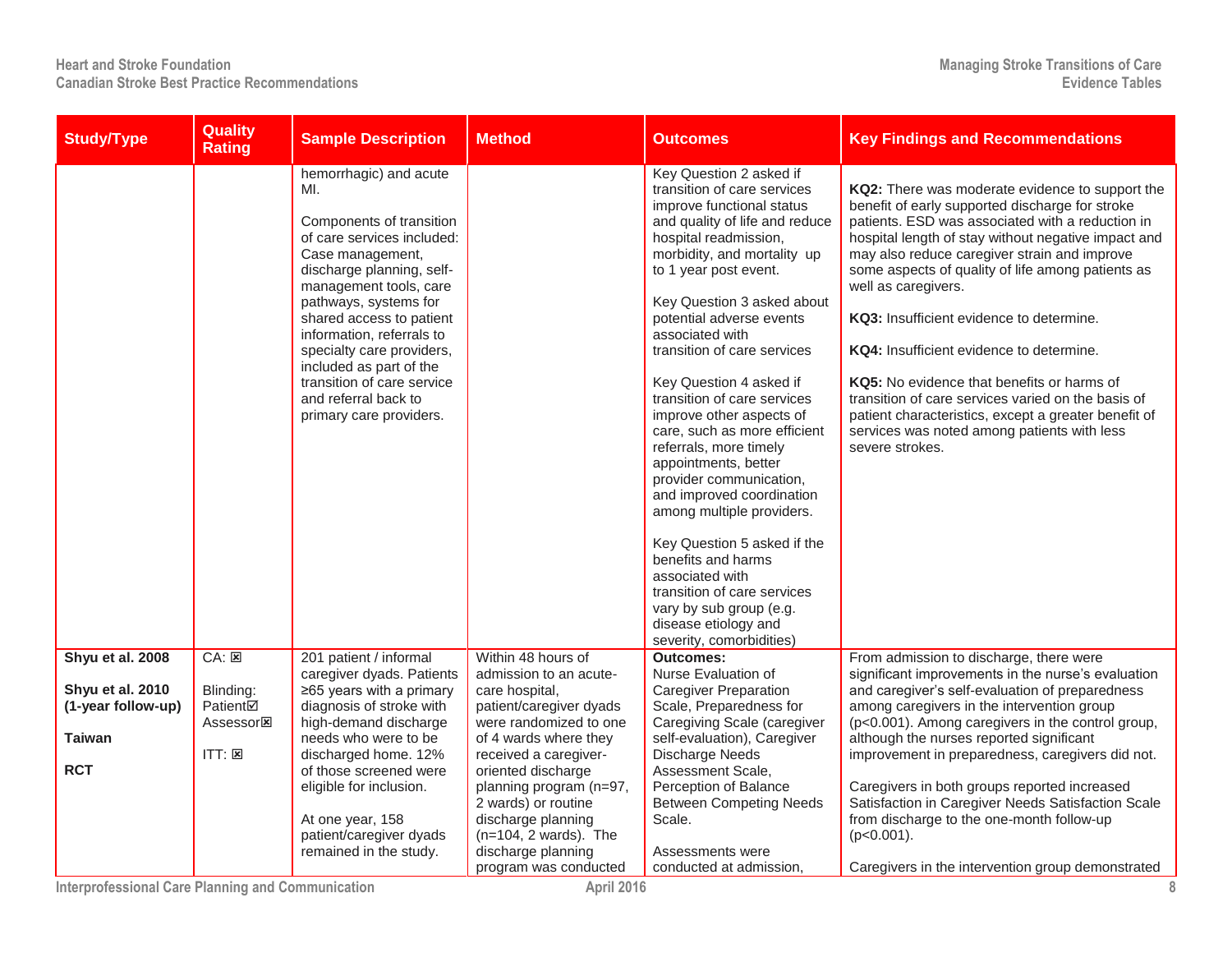| <b>Study/Type</b> | <b>Quality</b><br><b>Rating</b> | <b>Sample Description</b>                               | <b>Method</b>                                                                                                                                                                                                                                                                                                                                                                                                                            | <b>Outcomes</b>                                                                                                                                                                                                                                                                                                                                                                                                                                                                                  | <b>Key Findings and Recommendations</b>                                                                                                                                                                                                                                                                                                                                                                                                                                                                                                                                                                                                                                                                                                                                                                                                                                                                                                                                                                                                                                                                                                                                                                                                                                       |
|-------------------|---------------------------------|---------------------------------------------------------|------------------------------------------------------------------------------------------------------------------------------------------------------------------------------------------------------------------------------------------------------------------------------------------------------------------------------------------------------------------------------------------------------------------------------------------|--------------------------------------------------------------------------------------------------------------------------------------------------------------------------------------------------------------------------------------------------------------------------------------------------------------------------------------------------------------------------------------------------------------------------------------------------------------------------------------------------|-------------------------------------------------------------------------------------------------------------------------------------------------------------------------------------------------------------------------------------------------------------------------------------------------------------------------------------------------------------------------------------------------------------------------------------------------------------------------------------------------------------------------------------------------------------------------------------------------------------------------------------------------------------------------------------------------------------------------------------------------------------------------------------------------------------------------------------------------------------------------------------------------------------------------------------------------------------------------------------------------------------------------------------------------------------------------------------------------------------------------------------------------------------------------------------------------------------------------------------------------------------------------------|
|                   |                                 |                                                         | by trained research<br>nurses who evaluated<br>caregiver needs during<br>hospitalization and used<br>results to guide<br>individualized<br>interventions, which<br>included both health<br>education and referral<br>services.<br>Once discharged, carers<br>were contacted within<br>one week by telephone<br>and two home visits were<br>made (one week, one<br>month) to advise and<br>support caregivers in the<br>home environment. | discharge, and one-month<br>following discharge. (Not all<br>measures were administered<br>at all assessment points).<br>Follow-up study<br>outcomes:<br>Health-related quality of life<br>(HRQoL; SF-36), quality of<br>care (Family Caregiving<br>Consequence Inventory),<br>health service utilization<br>(readmission, length of stay,<br>and institutionalization), and<br>self-care ability (Barthel<br>Index).<br>Assessments were<br>conducted at 3, 6 and 12<br>months after discharge. | significantly greater caregiver preparedness on<br>both nursing and self-reported evaluations at<br>discharge (both at p<0.01). At the one-month<br>follow-up, those in the intervention group<br>demonstrated significantly greater satisfaction with<br>discharge needs than those in the control group<br>(p<0.001). There were no differences in Perception<br>of Balance Between Competing Needs Scale<br>scores between groups.<br>Dropouts: Intervention group=25 (26%); Control<br>group=18 (17%).<br>Follow-up study:<br>No significant between-group differences in<br>HRQoL scores for patients or carers were<br>reported. Carers in the intervention group reported<br>significantly better quality of care at 6 months<br>(p<0.01) but not at any other assessment point;<br>however, overall quality of care was reported to be<br>significantly superior in the intervention group over<br>the 1-year follow-up period (p<0.05).<br>No significant group differences were reported with<br>respect to self-care ability or hospital readmissions.<br>However, patients in the intervention group were<br>significantly less likely to be institutionalized<br>between 6 and 12 months post-discharge,<br>compared to those in the control group ( $p<0.05$ ). |
| Allen et al. 2009 | CA: ☑                           | 380 patients admitted to<br>the stroke unit of an       | Patients were<br>randomized to receive                                                                                                                                                                                                                                                                                                                                                                                                   | <b>Outcomes:</b><br>NIHSS, Timed Up & Go test,                                                                                                                                                                                                                                                                                                                                                                                                                                                   | There were no significant differences between<br>groups on any of the outcomes of interest except                                                                                                                                                                                                                                                                                                                                                                                                                                                                                                                                                                                                                                                                                                                                                                                                                                                                                                                                                                                                                                                                                                                                                                             |
| <b>USA</b>        | Blinding:<br><b>Patient図</b>    | acute care hospital with<br>ischemic stroke, NIHSS      | enhanced post discharge<br>care (n=190) or standard                                                                                                                                                                                                                                                                                                                                                                                      | mortality and<br>institutionalization, QoL,                                                                                                                                                                                                                                                                                                                                                                                                                                                      | for significantly increased percentage of patients in<br>the intervention group who could correctly identify                                                                                                                                                                                                                                                                                                                                                                                                                                                                                                                                                                                                                                                                                                                                                                                                                                                                                                                                                                                                                                                                                                                                                                  |
| <b>RCT</b>        | Assessor⊠                       | score>0, discharged<br>home directly, or within 8       | care (n=190).                                                                                                                                                                                                                                                                                                                                                                                                                            | recurrent stroke, blood<br>pressure, depression (CES-                                                                                                                                                                                                                                                                                                                                                                                                                                            | stroke symptoms (79% vs. 76%) and risk<br>knowledge (53% vs. 48%).                                                                                                                                                                                                                                                                                                                                                                                                                                                                                                                                                                                                                                                                                                                                                                                                                                                                                                                                                                                                                                                                                                                                                                                                            |
|                   | ITT: ☑                          | weeks of discharge from                                 | An advanced practice                                                                                                                                                                                                                                                                                                                                                                                                                     | D scale), Hgb $A_{1c}$ ,                                                                                                                                                                                                                                                                                                                                                                                                                                                                         |                                                                                                                                                                                                                                                                                                                                                                                                                                                                                                                                                                                                                                                                                                                                                                                                                                                                                                                                                                                                                                                                                                                                                                                                                                                                               |
|                   |                                 | hospital following a short<br>stay in a skilled nursing | nurse (APN) performed<br>an in-home assessment                                                                                                                                                                                                                                                                                                                                                                                           | cholesterol, self-reported<br>fall, incontinence, stroke                                                                                                                                                                                                                                                                                                                                                                                                                                         | Informal tests for potential interactions revealed<br>that persons with a prior history of stroke, TIA or                                                                                                                                                                                                                                                                                                                                                                                                                                                                                                                                                                                                                                                                                                                                                                                                                                                                                                                                                                                                                                                                                                                                                                     |
|                   |                                 | facility                                                | within 1 week of<br>discharge, the results of                                                                                                                                                                                                                                                                                                                                                                                            | knowledge and lifestyle<br>modification (assessed                                                                                                                                                                                                                                                                                                                                                                                                                                                | atrial fibrillation, benefited more from the<br>intervention in terms of improved neuromotor                                                                                                                                                                                                                                                                                                                                                                                                                                                                                                                                                                                                                                                                                                                                                                                                                                                                                                                                                                                                                                                                                                                                                                                  |
|                   |                                 |                                                         | which were used to by<br>the multidisciplinary team                                                                                                                                                                                                                                                                                                                                                                                      | using an investigator-<br>generated questionnaire).                                                                                                                                                                                                                                                                                                                                                                                                                                              | function.                                                                                                                                                                                                                                                                                                                                                                                                                                                                                                                                                                                                                                                                                                                                                                                                                                                                                                                                                                                                                                                                                                                                                                                                                                                                     |
|                   |                                 |                                                         | to form a care plan that<br>was provided to the                                                                                                                                                                                                                                                                                                                                                                                          | All assessments were                                                                                                                                                                                                                                                                                                                                                                                                                                                                             | Most of the APN time was spent on issues related<br>to self-management and medical management                                                                                                                                                                                                                                                                                                                                                                                                                                                                                                                                                                                                                                                                                                                                                                                                                                                                                                                                                                                                                                                                                                                                                                                 |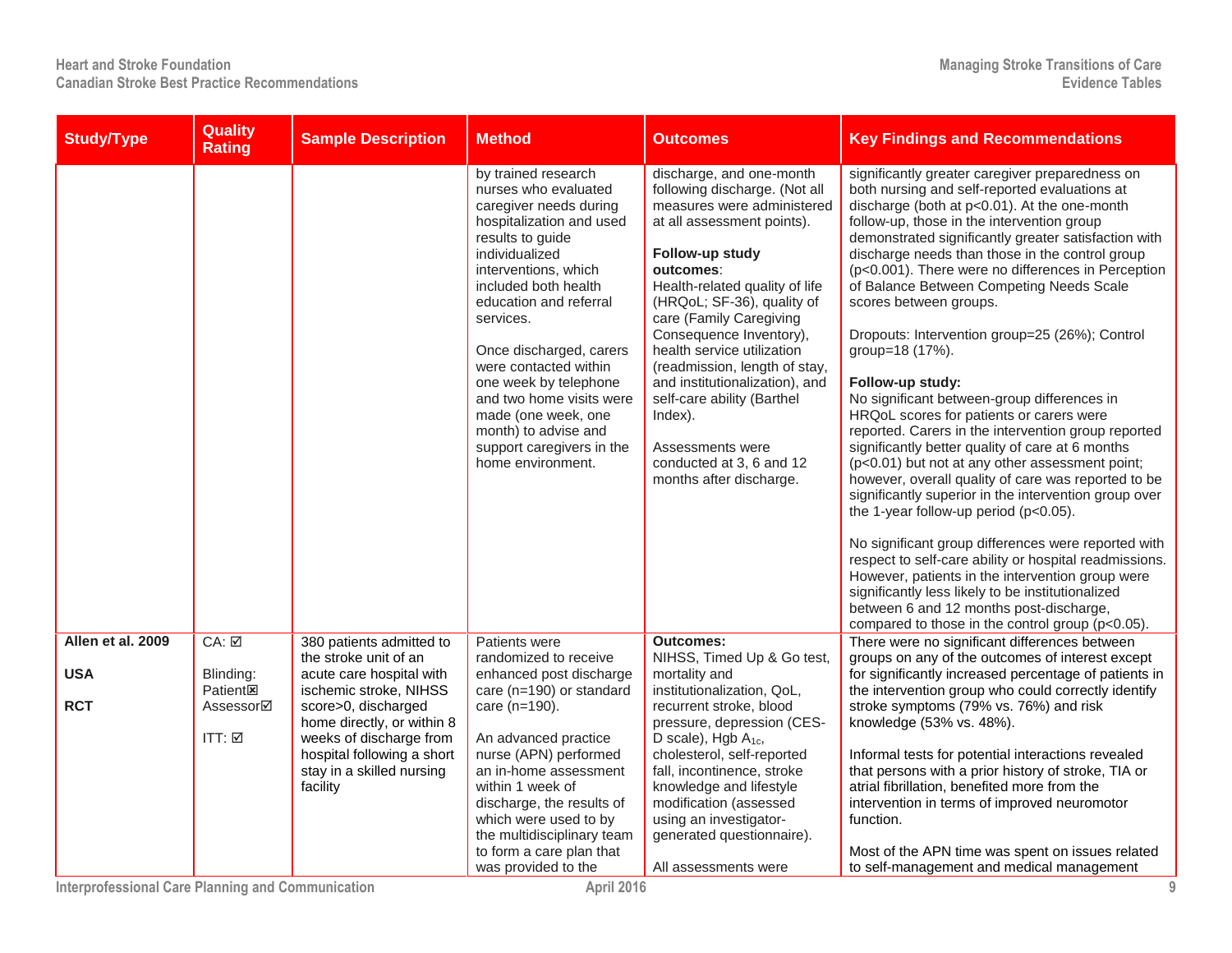| <b>Study/Type</b> | <b>Quality</b><br><b>Rating</b> | <b>Sample Description</b>                           | Method                                                                                                                                                                                                                                                                                | <b>Outcomes</b>                                          | <b>Key Findings and Recommendations</b>                                                                 |
|-------------------|---------------------------------|-----------------------------------------------------|---------------------------------------------------------------------------------------------------------------------------------------------------------------------------------------------------------------------------------------------------------------------------------------|----------------------------------------------------------|---------------------------------------------------------------------------------------------------------|
|                   |                                 |                                                     | patient's GP. Follow-up<br>by the APN continued for<br>6 months (including<br>home visits and<br>telephone calls) in<br>collaboration with the GP<br>to ensure that all aspects<br>of care were coordinated<br>and delivered.<br>Patients in the standard<br>care group received care | conducted at baseline and at<br>6 months                 | issues.                                                                                                 |
| Mayo et al. 2008  | $CA: \overline{M}$              | 190 stroke patients                                 | by their MD.<br>Participants were                                                                                                                                                                                                                                                     | <b>Primary Outcome: The</b>                              | The mean number of nurse visits was 4.8 and the                                                         |
| Canada            | Blinding:                       | discharged home from 1<br>of 5 acute care hospitals | randomized to receive<br>either a case                                                                                                                                                                                                                                                | <b>Physical Component</b><br>Summary of the Short-Form-  | mean number of telephone contacts was 7.4.                                                              |
|                   | <b>Patient<sub>E</sub></b>      | who were identified as                              | management intervention                                                                                                                                                                                                                                                               | 36 (SF-36).                                              | 60% of the patients had suffered moderately-                                                            |
| <b>RCT</b>        | Assessor⊠                       | having a specific need<br>for health care           | $(n=96)$ or care as usual<br>(n=94). The intervention                                                                                                                                                                                                                                 | <b>Secondary Outcome:</b>                                | disabling strokes. Patients were discharged home<br>an average of 12 days following admission.          |
|                   | ITT: $\boxtimes$                | supervision following                               | involved coordination                                                                                                                                                                                                                                                                 | Health Care Utilization, the                             |                                                                                                         |
|                   |                                 | discharge, such as living                           | with the patient's                                                                                                                                                                                                                                                                    | Medical Component of the                                 | There were no significant differences between                                                           |
|                   |                                 | alone or having a                                   | personal physician                                                                                                                                                                                                                                                                    | SF-36, the EuroQuol EQ-5D,                               | groups on any of the primary or secondary                                                               |
|                   |                                 | medical comorbidity.                                | through telephone                                                                                                                                                                                                                                                                     | the Preference-Based                                     | outcomes at any of the assessment points.                                                               |
|                   |                                 | 65% of those screened                               | contact and home visits<br>with the patient over 6                                                                                                                                                                                                                                    | Stroke Index, the<br>Reintegration to Normal             | From the 6-week to 6-month follow-up, patients in                                                       |
|                   |                                 | for eligibility were<br>randomized.                 | weeks.                                                                                                                                                                                                                                                                                | Living Index, the Barthel<br>Index, the Geriatric        | case management group had attended fewer mean<br>specialist outpatient visits (2.2 vs. 3.4, p<0.01).    |
|                   |                                 |                                                     | Persons in the usual care                                                                                                                                                                                                                                                             | Depression Scale, Gait                                   |                                                                                                         |
|                   |                                 |                                                     | group were instructed to                                                                                                                                                                                                                                                              | Speed, and the Timed Up                                  | Lost to Follow-up: Intervention group=15 (16%);                                                         |
|                   |                                 |                                                     | make an appointment<br>with the patient's                                                                                                                                                                                                                                             | and Go Test, healthcare<br>utilization.                  | Control group=18 (19%).                                                                                 |
|                   |                                 |                                                     | personal physician as                                                                                                                                                                                                                                                                 |                                                          |                                                                                                         |
|                   |                                 |                                                     | soon as possible                                                                                                                                                                                                                                                                      | Assessments were                                         |                                                                                                         |
|                   |                                 |                                                     |                                                                                                                                                                                                                                                                                       | conducted at discharge,                                  |                                                                                                         |
|                   |                                 |                                                     |                                                                                                                                                                                                                                                                                       | following the intervention,<br>and 6-months post stroke. |                                                                                                         |
| Torp et al. 2006  | CA: ☑                           | 189 patients admitted                               | Patients were                                                                                                                                                                                                                                                                         | <b>Primary outcome:</b>                                  | There was no significant difference between                                                             |
|                   |                                 | acutely to hospital                                 | randomized to a control                                                                                                                                                                                                                                                               | LOS                                                      | groups in mean LOS (35.2 days, intervention vs.                                                         |
| <b>Denmark</b>    | Blinding:                       | following a stroke, with                            | group that received                                                                                                                                                                                                                                                                   |                                                          | 39.8 days, control).                                                                                    |
|                   | <b>Patient</b> 图                | functional impairments                              | standard treatment (n-                                                                                                                                                                                                                                                                | <b>Secondary outcomes:</b>                               |                                                                                                         |
| <b>RCT</b>        | <b>Therapist図</b>               | that required a hospital                            | 188) or an intervention                                                                                                                                                                                                                                                               | Barthel Index (BI), Frenchay                             | There were no significant differences between                                                           |
|                   | Assessor⊠                       | stay of >1 week beyond<br>their acute stay          | group (n=185) who<br>received additional care                                                                                                                                                                                                                                         | Activities Index (FAI),<br>MMSE, Geriatric Depression    | groups in readmissions, GP visits, outpatient visits,<br>or contacts with primary healthcare providers. |
|                   | ITT: ☑                          |                                                     | from a multidisciplinary                                                                                                                                                                                                                                                              | Scale, SF-36                                             |                                                                                                         |

**Interprofessional Care Planning and Communication April 2016 10**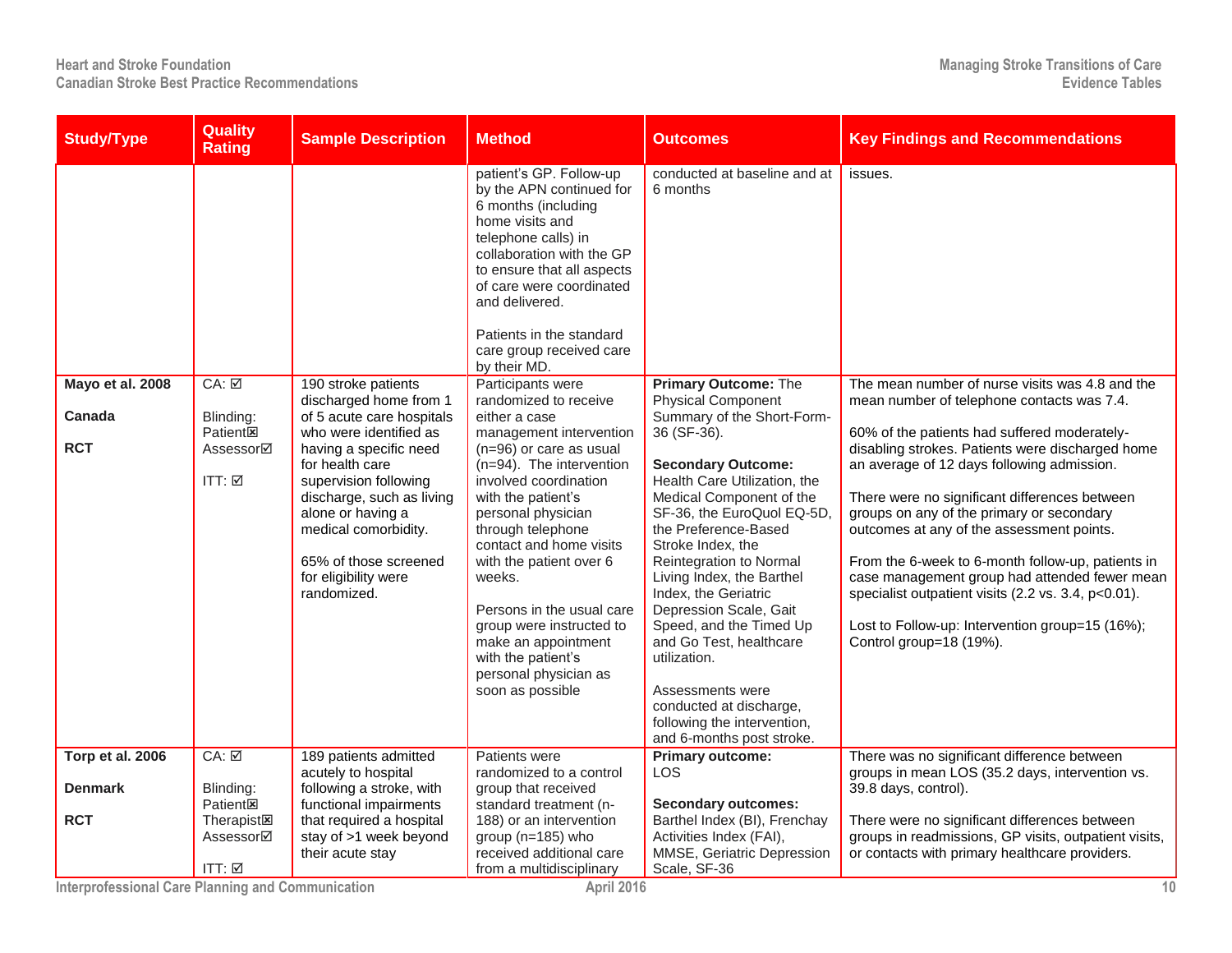| <b>Study/Type</b>                                                                     | Quality<br><b>Rating</b>                                                                       | <b>Sample Description</b>                                                                                                            | <b>Method</b>                                                                                                                                                                                                                                                                                                                                                                                                                                                                                                                    | <b>Outcomes</b>                                                                                                                                                                                                                                                                                                                                                                                                                                                                                                                                                                                                                                                                                          | <b>Key Findings and Recommendations</b>                                                                                                                                                                                                                                                                                                                                                                                                                                                                                                                                                                                                                                                                                                                                                                                                                                                                                                                                                                    |
|---------------------------------------------------------------------------------------|------------------------------------------------------------------------------------------------|--------------------------------------------------------------------------------------------------------------------------------------|----------------------------------------------------------------------------------------------------------------------------------------------------------------------------------------------------------------------------------------------------------------------------------------------------------------------------------------------------------------------------------------------------------------------------------------------------------------------------------------------------------------------------------|----------------------------------------------------------------------------------------------------------------------------------------------------------------------------------------------------------------------------------------------------------------------------------------------------------------------------------------------------------------------------------------------------------------------------------------------------------------------------------------------------------------------------------------------------------------------------------------------------------------------------------------------------------------------------------------------------------|------------------------------------------------------------------------------------------------------------------------------------------------------------------------------------------------------------------------------------------------------------------------------------------------------------------------------------------------------------------------------------------------------------------------------------------------------------------------------------------------------------------------------------------------------------------------------------------------------------------------------------------------------------------------------------------------------------------------------------------------------------------------------------------------------------------------------------------------------------------------------------------------------------------------------------------------------------------------------------------------------------|
| Grasel et al. 2005                                                                    | CA: E                                                                                          | 71 patients who had                                                                                                                  | team through home visits<br>following discharge for up<br>to 30 days and whose<br>home-based care with<br>local home care services<br>was also coordinated by<br>one of the team<br>members.<br>Patients were assigned                                                                                                                                                                                                                                                                                                           | Assessments were<br>conducted at baseline.<br>discharge, 6 months and 1<br>year.<br><b>Patient outcomes:</b>                                                                                                                                                                                                                                                                                                                                                                                                                                                                                                                                                                                             | There were no differences between groups in any<br>of the secondary outcomes at either 6 months, or 1<br>year.<br>Therapists spent an average of 6.5 hours on home<br>visits and 3.3 hours on transportation per patient.<br>At 12 months 89 patients remained in the<br>intervention group and 87 in the control group.<br>At 6 months there were no significant differences                                                                                                                                                                                                                                                                                                                                                                                                                                                                                                                                                                                                                              |
| Grasel et al. 2006<br>(long-term follow-<br>up)<br>Germany<br><b>Controlled Study</b> | Blinding:<br><b>Patient<sub>s</sub></b><br><b>Therapist図</b><br>Assessor⊠<br>$ITT: \mathbb{Z}$ | suffered an ischemic or<br>hemorrhagic stroke and<br>required rehabilitation<br>following the acute<br>admission and their<br>carers | to a standard transition<br>group (control) or an<br>intensified transition<br>group. Patients (and<br>carers) in this group<br>participated in a single<br>psycho-educational<br>seminar (education<br>related to caregiving and<br>resource availability), 3<br>sessions (45-60 minutes<br>each) dedicated to skills<br>training for the carer, and<br>a weekend leave of<br>absence which was<br>supervised by an<br>outpatient care service<br>provider. A 3-month<br>telephone counselling<br>session was also<br>provided. | Barthel Index (BI), FIM,<br>Frenchay Arm Test,<br>Ashworth Scale, SF-36,<br>Timed Up & Go (TUG),<br>evidence of paresis (upper<br>and lower), gait disturbance<br>(none, mild, major)<br><b>Carer outcomes:</b><br>Giessen Symptom List<br>(GSL-24), Zerssen<br>Depression Scale, Burden<br>Scale for Family Caregivers<br>Assessments were<br>conducted at baseline<br>(discharge), and 6 months<br>Follow-up study<br>outcomes:<br>Family carers were<br>contacted by telephone an<br>average of 31 months<br>following inclusion of the first<br>patient in the study to<br>enquire whether the patient<br>was still alive, and if so if<br>they were still residing at<br>home, or in a nursing home | (in change scores) between groups for any of the<br>patient outcomes, expect that more patients in the<br>intervention group could complete the TUG (94%<br>vs. 76%, p=0.04).<br>At 6 months there were no significant differences<br>(in change scores) between groups for any of the<br>carer outcomes.<br>4 weeks after discharge, patients in the<br>intervention group had developed significantly<br>fewer new illness (6% vs. 245, p=0.044). By 6<br>months, there were no longer significant<br>differences between groups (15% vs. 21%).<br>Readmission rates and deterioration in general<br>health were similar between groups at 4 weeks<br>(9% vs. 7%) and 6 months (28% in both groups).<br>31 month follow-up:<br>Significantly more patients in the intervention group<br>were alive and living at home (83% vs. 54%) and<br>fewer patients were living in nursing homes (6%<br>vs. 14%).<br>Participation in the intervention group was an<br>independent predictor of remaining at home. |
| Sulch et al. 2000,<br>2002a), 2002b)<br><b>UK</b>                                     | CA: ☑<br>Blinding:<br><b>Patient<sub>x</sub></b><br><b>Therapist<sub>I</sub></b>               | 152 patients with<br>persistent deficits<br>requiring inpatient<br>rehabilitation, who had<br>experienced a stroke                   | Participants were<br>randomized to the<br>Integrated Care Pathway<br>group (ICP; n=76) or the<br>conventional care group                                                                                                                                                                                                                                                                                                                                                                                                         | <b>Primary outcome:</b><br><b>LOS</b><br><b>Secondary outcomes:</b><br>Mortality, institutionalization,                                                                                                                                                                                                                                                                                                                                                                                                                                                                                                                                                                                                  | 72-76% of patients were continent, able to dress<br>independently and were mobile, prior to stroke.<br>There was no significant difference in mean LOS<br>between groups (50 vs. 45 days, p=ns).                                                                                                                                                                                                                                                                                                                                                                                                                                                                                                                                                                                                                                                                                                                                                                                                           |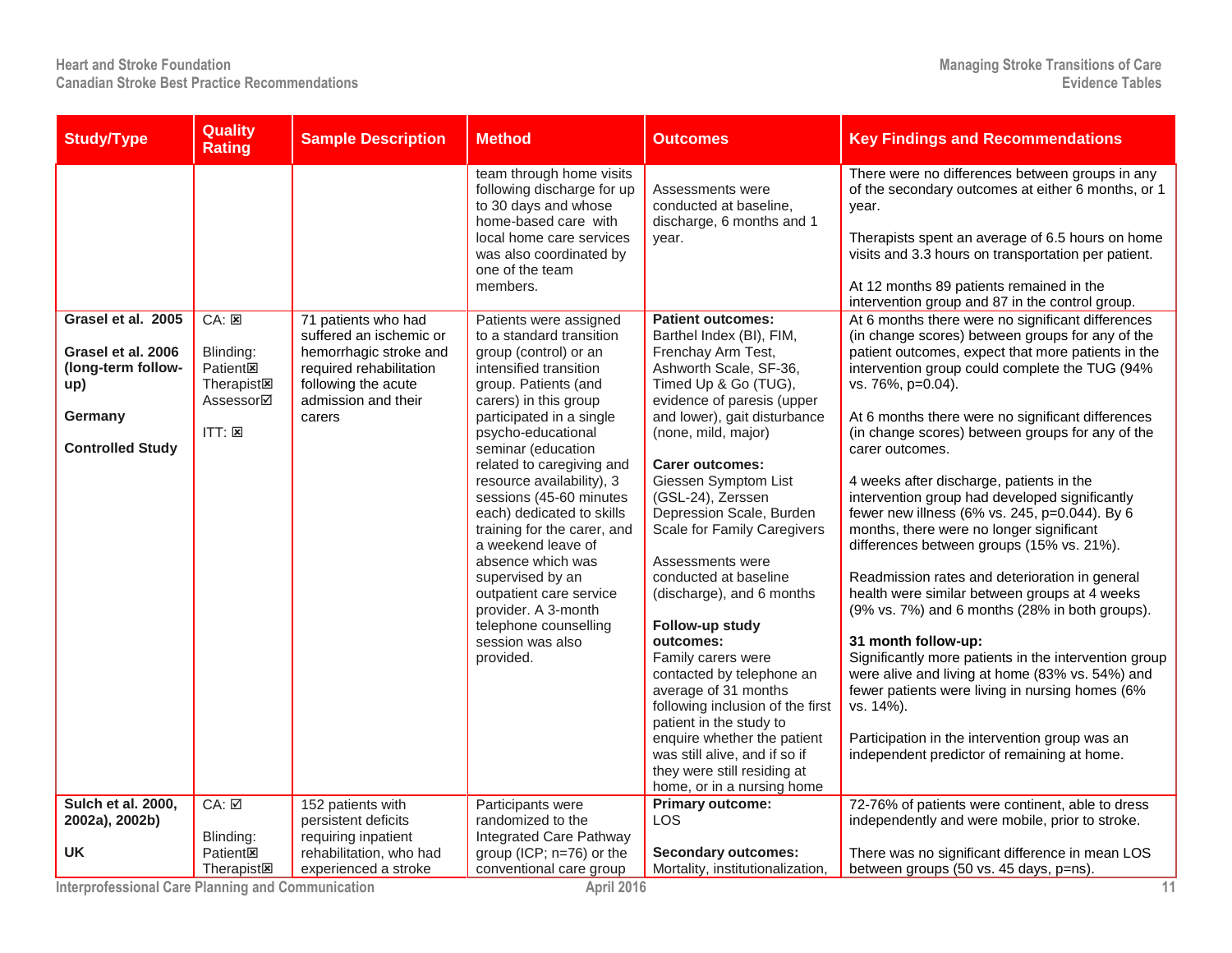| <b>Study/Type</b> | Quality<br><b>Rating</b>                                       | <b>Sample Description</b>       | <b>Method</b>                                                                                                                                                                                                                                                                                                                                                                                                                                                                                         | <b>Outcomes</b>                                                                                                                                                                                                                                                                                                                                                                                                                                                                                | <b>Key Findings and Recommendations</b>                                                                                                                                                                                                                                                                                                                                                                                                                                                                                                                                                                                                                                                                                                                                                                                                                                                                                                                                                                                                                                                                                                                                                                                                                                                                                                                                                                                                                                             |
|-------------------|----------------------------------------------------------------|---------------------------------|-------------------------------------------------------------------------------------------------------------------------------------------------------------------------------------------------------------------------------------------------------------------------------------------------------------------------------------------------------------------------------------------------------------------------------------------------------------------------------------------------------|------------------------------------------------------------------------------------------------------------------------------------------------------------------------------------------------------------------------------------------------------------------------------------------------------------------------------------------------------------------------------------------------------------------------------------------------------------------------------------------------|-------------------------------------------------------------------------------------------------------------------------------------------------------------------------------------------------------------------------------------------------------------------------------------------------------------------------------------------------------------------------------------------------------------------------------------------------------------------------------------------------------------------------------------------------------------------------------------------------------------------------------------------------------------------------------------------------------------------------------------------------------------------------------------------------------------------------------------------------------------------------------------------------------------------------------------------------------------------------------------------------------------------------------------------------------------------------------------------------------------------------------------------------------------------------------------------------------------------------------------------------------------------------------------------------------------------------------------------------------------------------------------------------------------------------------------------------------------------------------------|
| <b>RCT</b>        | Assessor <sub><math>\boxtimes</math></sub><br>$ITT: \boxed{2}$ | within the previous 2<br>weeks. | $(n=76)$ .<br>The ICP intervention was<br>developed by members<br>of the multidisciplinary<br>team using an<br>evidenced-based<br>approach to identify<br>therapeutic activities<br>associated with best<br>practices, key short-term<br>goals and the time<br>needed to achieve them.<br>The progress of patients<br>in the conventional care<br>group was reviewed in<br>weekly meetings, where<br>short-term goals were set<br>based on progress made<br>to date (i.e. not defined in<br>advance). | Length of stay, Barthel<br>Index, Hospital Depression<br>and Anxiety Scale (HADS),<br>Rankin, and EuroQol Quality<br>of Life Scale.<br>Assessments were<br>conducted at baseline, 1, 4,<br>12, and 26 weeks (not all<br>measures were assessed at<br>the 1 and 4 week follow-up).<br>2002a) outcomes:<br>Proportion of patients<br>receiving recommended<br>interventions<br>2002b) outcomes:<br>EurolQol, caregiver strain,<br>patient and carer<br>satisfaction, all assessed at<br>6 months | There were no significant differences between<br>groups in 6-month mortality (13% vs. 8%) or<br>institutionalization (13% vs. 21)<br>Median BI, Rankin scores and HADS scores were<br>similar between groups at all assessment points.<br>Patients in both groups received similar amount of<br>occupational and physical therapy.<br>2002a) A higher number of caregivers in the<br>conventional care group had their needs assessed<br>separately and their need for skills training<br>assessed (65% vs. 44%, p=0.021). Patient's GPs<br>were notified within 24 hours of discharge more<br>often in the ICP group (80% vs. 45%, p<0.001).<br>Follow-up arrangements were made more often<br>among patients in the ICP group (89% vs. 70%,<br>$p=0.024$ ).<br>2002b): Data for 82% (ICP) and 78% (conventional<br>care) were available.<br>Median total EuroQol scores were significantly<br>higher in the conventional care group (72 vs. 63,<br>p<0.005). Patients in the conventional group<br>scored significantly higher on the social functioning<br>domain, while those in the ICP group scored<br>significantly higher on the self-care domain. There<br>were no significant differences between groups on<br>the 3 remaining domains.<br>There were no significant differences between<br>groups in caregiver or patient satisfaction with<br>care. Median caregiver strain index score was non-<br>significantly higher in the ICP group (5.9 vs. 4.6,<br>$p=0.054$ ). |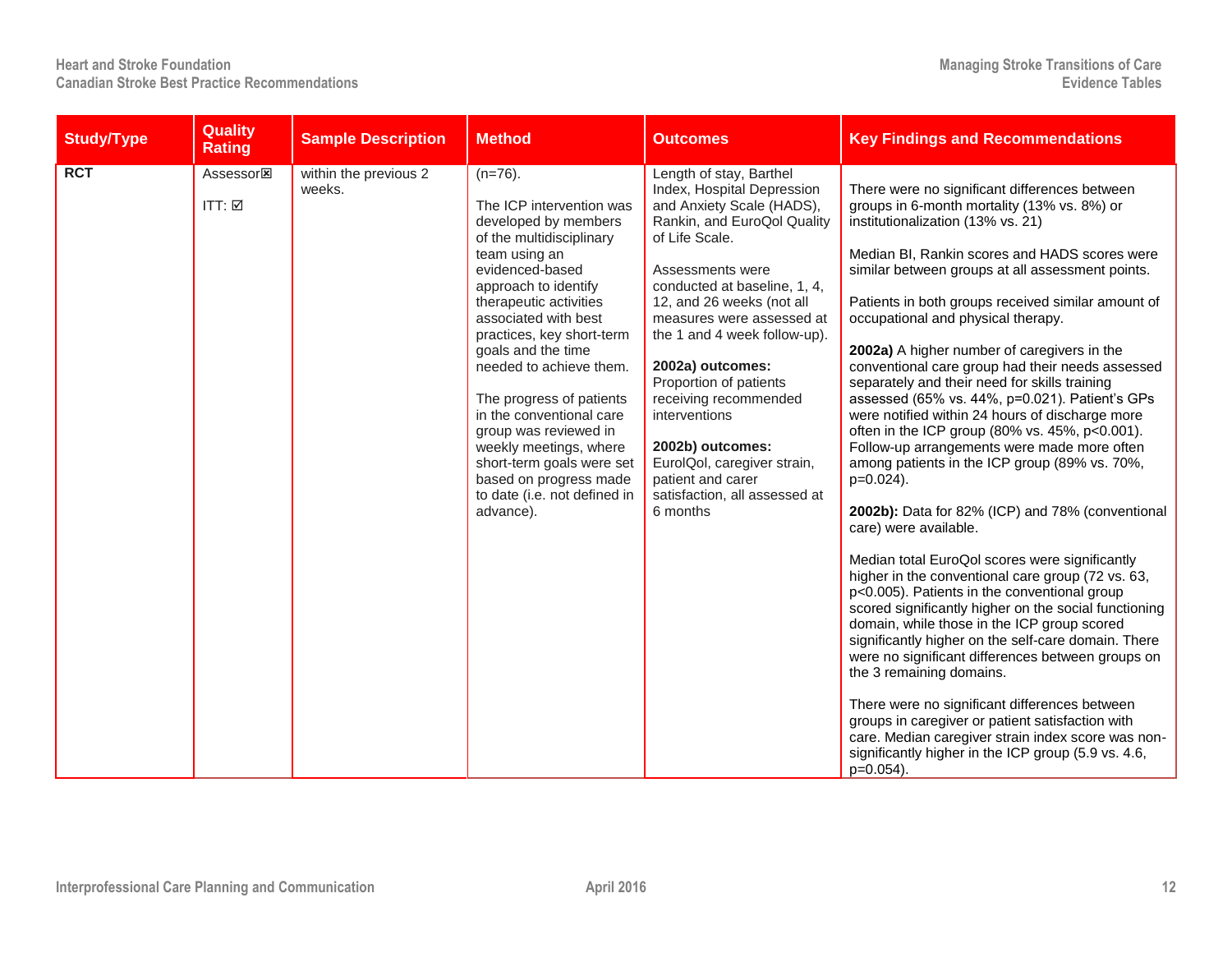## **Interprofessional Communication**

| <b>Study/Type</b>                                                            | <b>Quality</b><br><b>Rating</b> | <b>Sample Description</b>                                                                                                                                                                                                   | <b>Method</b>                                                                                                                                                                                                                                                                                                                                    | <b>Outcomes</b>                                                                                                                                                                                                                                                                                              | <b>Key Findings and Recommendations</b>                                                                                                                                                                                                                                                                                                                                                                                                                                                                                                                                                                                                                                                                                                                                                                                                                                                                                                                                                                                                                                                                                                                                                                                                                                                                                                                                                                                                                                                                                                                                                                                                                                                                                                                                                                                                                                                                   |
|------------------------------------------------------------------------------|---------------------------------|-----------------------------------------------------------------------------------------------------------------------------------------------------------------------------------------------------------------------------|--------------------------------------------------------------------------------------------------------------------------------------------------------------------------------------------------------------------------------------------------------------------------------------------------------------------------------------------------|--------------------------------------------------------------------------------------------------------------------------------------------------------------------------------------------------------------------------------------------------------------------------------------------------------------|-----------------------------------------------------------------------------------------------------------------------------------------------------------------------------------------------------------------------------------------------------------------------------------------------------------------------------------------------------------------------------------------------------------------------------------------------------------------------------------------------------------------------------------------------------------------------------------------------------------------------------------------------------------------------------------------------------------------------------------------------------------------------------------------------------------------------------------------------------------------------------------------------------------------------------------------------------------------------------------------------------------------------------------------------------------------------------------------------------------------------------------------------------------------------------------------------------------------------------------------------------------------------------------------------------------------------------------------------------------------------------------------------------------------------------------------------------------------------------------------------------------------------------------------------------------------------------------------------------------------------------------------------------------------------------------------------------------------------------------------------------------------------------------------------------------------------------------------------------------------------------------------------------------|
| Kripalani et al.<br>2007<br><b>USA</b><br><b>Systematic</b><br><b>Review</b> | <b>NA</b>                       | 73 studies examining<br>communication deficits<br>between hospitals and<br>primary care providers<br>$(n=55)$ and interventions<br>to improve<br>communication during<br>this transition ( $n=18$ , 3<br>RCT <sub>s</sub> ) | Narrative synthesis<br>Interventions varied<br>across studies. The most<br>common were: hand<br>delivery of D/C letter by<br>patient to GP vs. mailed<br>delivery (n=2); Database<br>or computer-generated<br>D/C summary vs. dictated<br>$D/C$ summary (n=7);<br>standardized format for<br>D/C summary vs.<br>narrative D/C summary<br>$(n=2)$ | <b>Studies examining</b><br>communication deficits:<br>Timeliness and type of<br>information missing from a<br>discharge letter or summary<br>arriving to a primary care<br>physician for a patient<br>discharged from hospital.<br>Intervention studies to<br>improve communication:<br>Not stated a priori | Timeliness of discharge letter or summary: A<br>median of 53% of discharge letters (range 30%-<br>94%) were received to the primary care physician<br>from hospital within 1 week; 14.5% (range 9% to<br>20%) of discharge summaries were received within<br>1 week. Median of 82% (range 77% to 85%) of<br>discharge letters were available in the hospital<br>medical record; 85% (range 82% to 93%) of<br>discharge summaries.<br><b>Prevalence of Missing Information:</b><br>Main Diagnoses: A median of 13% (range 2% to<br>31%) of discharge letters; 17.5% (range 10% to<br>39%) of discharge summaries were missing main<br>diagnoses.<br>In Hospital Treatment Details: A median of 29.5%<br>(range 22% to 45%) of discharge letters; 14.5%<br>(range 7% to 22%) of discharge summaries were<br>missing treatment details.<br>Medications at Discharge: A median of 25% (range<br>7% to 48%) of discharge letters; 21% (range2% to<br>40%) of discharge summaries were missing<br>medication details.<br>Plans for Follow-up: A median of 30% (range 23%<br>to 48%) of discharge letters; 14 (range 2% to 43%)<br>of discharge summaries were missing details of a<br>follow-up plan.<br>Patient or family counseling: A median of 92%<br>(range 92% to 97%) of discharge letters; 91%<br>(range 90% to 92%) of discharge summaries were<br>missing notes on any patient or family counseling.<br>Statistically significant results reported in<br><b>Intervention Studies:</b><br>i) RCTs: A higher percentage of D/C summaries that<br>were hand delivered were received by week 4<br>following discharge (80% vs. 57%, p<0.001). GPs<br>that received D/C plans from institutions with<br>enhanced D/C planning group had a better<br>understanding of hospital management (96% vs.<br>62%, p=0.005) and a higher percentage of the GPs<br>rated the quality of the D/C summaries as good or |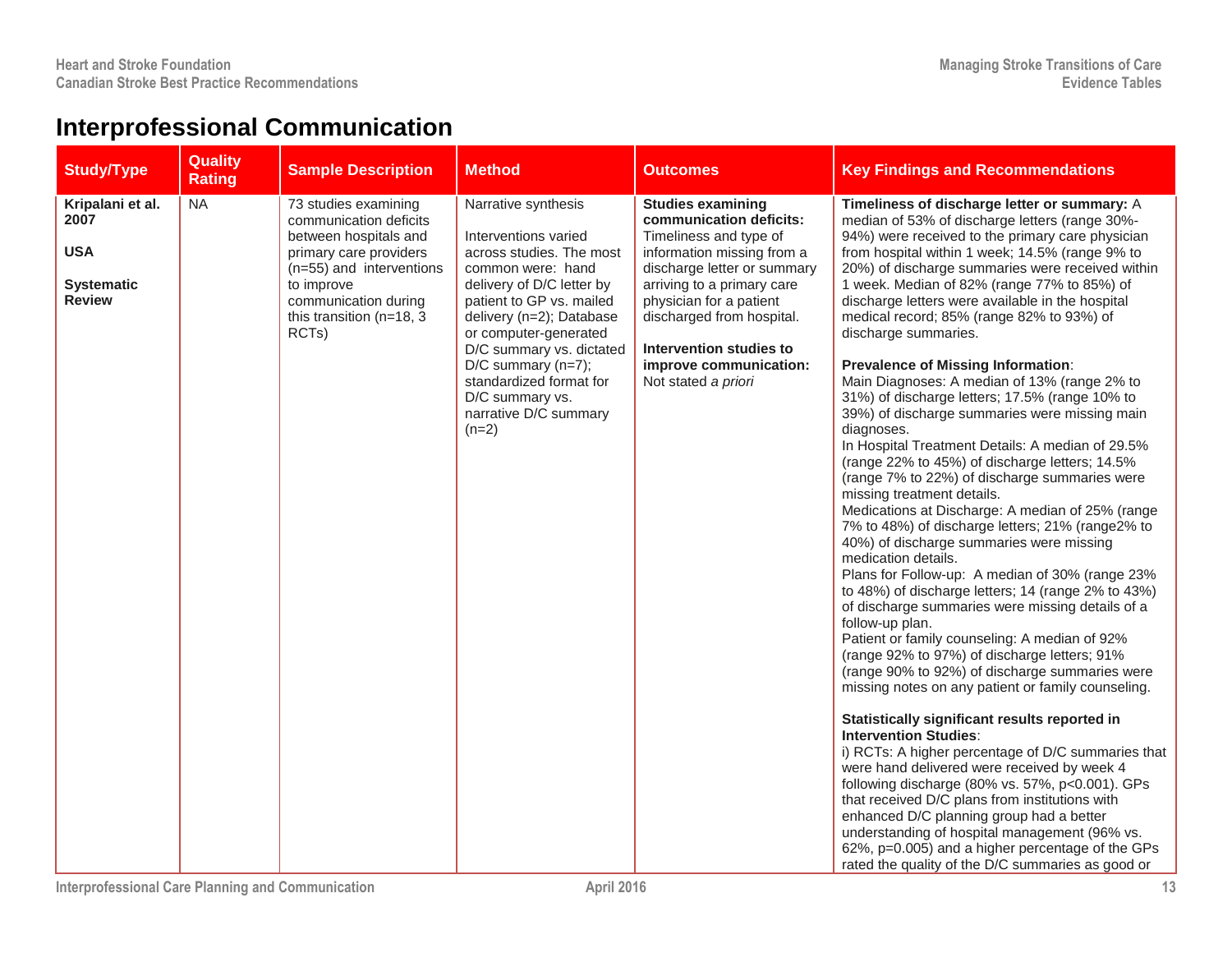| <b>Study/Type</b>                                                           | Quality<br><b>Rating</b> | <b>Sample Description</b>                                                 | <b>Method</b>                                                                                                                                                                                                                                                                                                                                                                                        | <b>Outcomes</b>                                                                                                        | <b>Key Findings and Recommendations</b>                                                                                                                                                                                                                                                                                                                                                                                                                                                                                                                                                                                                                                                                                                                                                                                                                                                                                                                                                                                                                                                                                                                            |
|-----------------------------------------------------------------------------|--------------------------|---------------------------------------------------------------------------|------------------------------------------------------------------------------------------------------------------------------------------------------------------------------------------------------------------------------------------------------------------------------------------------------------------------------------------------------------------------------------------------------|------------------------------------------------------------------------------------------------------------------------|--------------------------------------------------------------------------------------------------------------------------------------------------------------------------------------------------------------------------------------------------------------------------------------------------------------------------------------------------------------------------------------------------------------------------------------------------------------------------------------------------------------------------------------------------------------------------------------------------------------------------------------------------------------------------------------------------------------------------------------------------------------------------------------------------------------------------------------------------------------------------------------------------------------------------------------------------------------------------------------------------------------------------------------------------------------------------------------------------------------------------------------------------------------------|
|                                                                             |                          |                                                                           |                                                                                                                                                                                                                                                                                                                                                                                                      |                                                                                                                        | extremely good (96% vs. 48%, p<0.001).<br>ii) Non RCTs with concurrent controls: D/C<br>summaries that were hand-delivered were received<br>by the GP sooner (median 2.5 vs. 7.5 days,<br>p<0.001) and a higher percentage of computer-<br>generated D/C summaries were easier to read and<br>perceived to be of higher quality.<br>iii) Non RCTs with pre-post designs: The overall<br>quality of the D/C summaries was perceived to be<br>higher and the summaries were longer when<br>computer generated, using a standard template, and<br>were received by the GP sooner.                                                                                                                                                                                                                                                                                                                                                                                                                                                                                                                                                                                     |
| Halasyamani et<br>al. 2006<br><b>USA</b><br><b>Checklist</b><br>development | <b>NA</b>                | <b>NA</b>                                                                 | A discharge checklist<br>designed to identify the<br>critical components in the<br>process when<br>discharging elderly<br>patients from hospital<br>was developed by a<br><b>Hospital Quality &amp; Safety</b><br>committee.<br>The process included a<br>literature review,<br>development of a draft<br>checklist by an expert<br>committee, peer review<br>and ratification of final<br>checklist | <b>NA</b>                                                                                                              | 32 studies were identified that were specific to<br>discharge elements, including adverse events and<br>the use of standardized tools to assemble pertinent<br>information at the time of discharge. Most of the<br>studies were related to medication-associated<br>adverse events<br>The final checklist includes 3 types of discharge<br>documents: the discharge summary, patient<br>instruction and communication on the day of<br>discharge to the receiving care provider.<br>Data elements included on the final checklist were:<br>Problem that precipitated hospitalization, key<br>findings and test results, final primary and<br>secondary diagnoses, condition at discharge<br>(functional and cognitive), discharge destination,<br>discharge medications, follow-up appointments, list<br>of pending lab results and person to whom results<br>will be sent, recommendations of sub-specialty<br>consultants, documentation of patient education and<br>understanding, identification of atypical problems<br>and suggested interventions, 24/7 call-back number,<br>identification of referring and receiving providers,<br>resuscitation status. |
| <b>Roy et al. 2005</b><br><b>USA</b>                                        | <b>NA</b>                | 2644 consecutive<br>patients discharged from<br>2 tertiary care hospitals | Pending test at the time<br>of discharge were tracked<br>for 14 days, using an<br>electronic medical record.                                                                                                                                                                                                                                                                                         | Prevalence of potentially<br>actionable results returning<br>after discharge, awareness<br>of the results by inpatient | Out of 2033 pending results, 877 (43%) were<br>abnormal. Of these, 191 (9.1%) were considered to<br>be potentially actionable. 155 surveys were sent to<br>the associated physicians, of which 105 surveys                                                                                                                                                                                                                                                                                                                                                                                                                                                                                                                                                                                                                                                                                                                                                                                                                                                                                                                                                         |
| <b>Prospective</b>                                                          |                          |                                                                           | Abnormal test results                                                                                                                                                                                                                                                                                                                                                                                | and PCP.                                                                                                               | were returned.                                                                                                                                                                                                                                                                                                                                                                                                                                                                                                                                                                                                                                                                                                                                                                                                                                                                                                                                                                                                                                                                                                                                                     |

**Interprofessional Care Planning and Communication April 2016 14**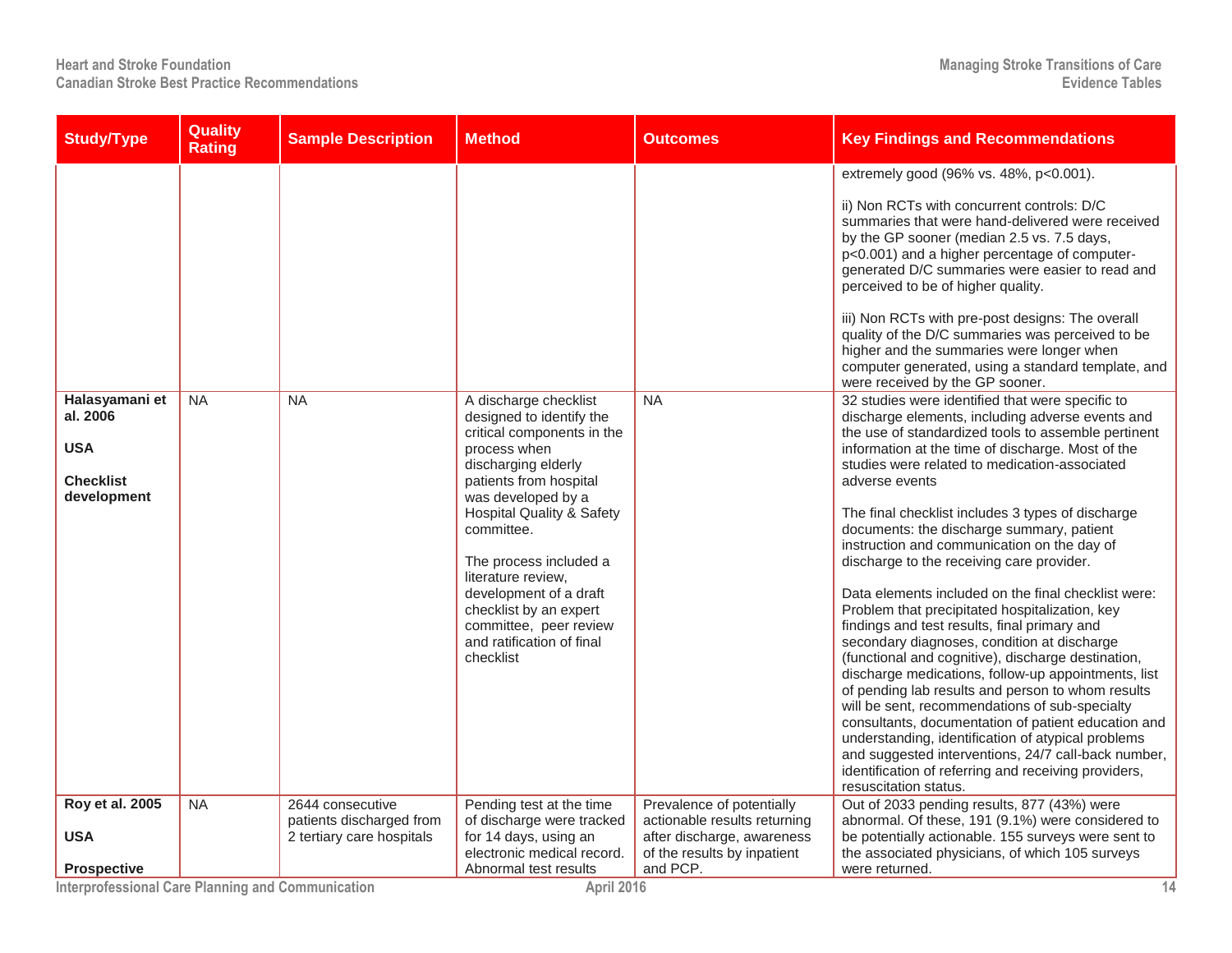| <b>Study/Type</b>                                                      | <b>Quality</b><br><b>Rating</b> | <b>Sample Description</b>                                                                                                                                                                                                                                                                                                                                         | <b>Method</b>                                                                                                                                                                                                                                                                                                                                                                                                                                                                                                                                                                                             | <b>Outcomes</b>                                                                                                                     | <b>Key Findings and Recommendations</b>                                                                                                                                                                                                                                                                                                                                                                                                                                                                                                                                                                                                                                          |
|------------------------------------------------------------------------|---------------------------------|-------------------------------------------------------------------------------------------------------------------------------------------------------------------------------------------------------------------------------------------------------------------------------------------------------------------------------------------------------------------|-----------------------------------------------------------------------------------------------------------------------------------------------------------------------------------------------------------------------------------------------------------------------------------------------------------------------------------------------------------------------------------------------------------------------------------------------------------------------------------------------------------------------------------------------------------------------------------------------------------|-------------------------------------------------------------------------------------------------------------------------------------|----------------------------------------------------------------------------------------------------------------------------------------------------------------------------------------------------------------------------------------------------------------------------------------------------------------------------------------------------------------------------------------------------------------------------------------------------------------------------------------------------------------------------------------------------------------------------------------------------------------------------------------------------------------------------------|
| study                                                                  |                                 |                                                                                                                                                                                                                                                                                                                                                                   | were identified and sent<br>to one of 4 physicians for<br>review to determine<br>(subjectively) if the test<br>results were potential<br>actionable, based on data<br>contained in the<br>discharge summary and<br>any related test results.<br>A result was considered<br>potentially actionable if it<br>could change the<br>management of the<br>patient in any way (e.g.<br>by requiring a new<br>treatment or diagnostic<br>test, or discontinuation of<br>a treatment).<br>Inpatient or primary care<br>physicians (PCP) were<br>surveyed to determine if<br>they were aware of the<br>test result. | Inpatient physicians were<br>surveyed 72 hours after a<br>test result became available<br>while PCP were surveyed 14<br>days later. | 61.6% of physicians were unaware of the test result.<br>A higher percentage of inpatient physicians were<br>unaware compared with PCP (71% vs. 46%,<br>$p=0.02$ ).<br>33.3% of physicians were unaware that the test in<br>question had been ordered. A higher percentage of<br>PCPs were unaware (45.8% vs. 24.6%, p=0.006).                                                                                                                                                                                                                                                                                                                                                    |
| <b>Van Walraven</b><br>et al. 2003<br>Canada<br>Retrospective<br>study | $N_A$                           | 888 patients discharged<br>from a single hospital<br>following an acute stay<br>admission for a medical<br>condition. The most<br>common reasons for<br>admission were<br>pneumonia (14.3%),<br>congestive heart failure<br>$(9.7%)$ and<br>asthma/COPD (8.4%).<br>3.6% of patients were<br>admitted for stroke. The<br>mean age was 65.7<br>years. 50.2% female. | The discharge summaries<br>of patients were reviewed<br>to determine the date of<br>discharge and the<br>physician to whom the<br>summary was sent.<br>The investigators<br>determined whether the<br>discharge summary had<br>been received by the<br>physician and if so, if it<br>had been received in time<br>for review prior to a<br>follow-up outpatient visit.                                                                                                                                                                                                                                    | Independent predictors of<br>readmission 3 months<br>following discharge                                                            | Median LOS was 4 days. Over the 3 months<br>patients had a median of 4 outpatient visits.<br>Discharge summaries were sent to a median of 2<br>physicians/patient.<br>The discharge summary was available for 568 of<br>4,639 outpatient visits (12.2%).<br>There were 240 (27.0%) of patients readmitted<br>urgently to the hospital during the study period.<br>Independent predictors of hospital readmission<br>were: presence of a regular family physician<br>(OR=2.26, 95% Cl 1.20-4.29) increasing LOS during<br>first hospital admission (OR=1.31, 95% CI 1.18-<br>1.47), cancer diagnosis (OR=1.55, 95% 1.04-2.29).<br>Independent factors associated with a decreased |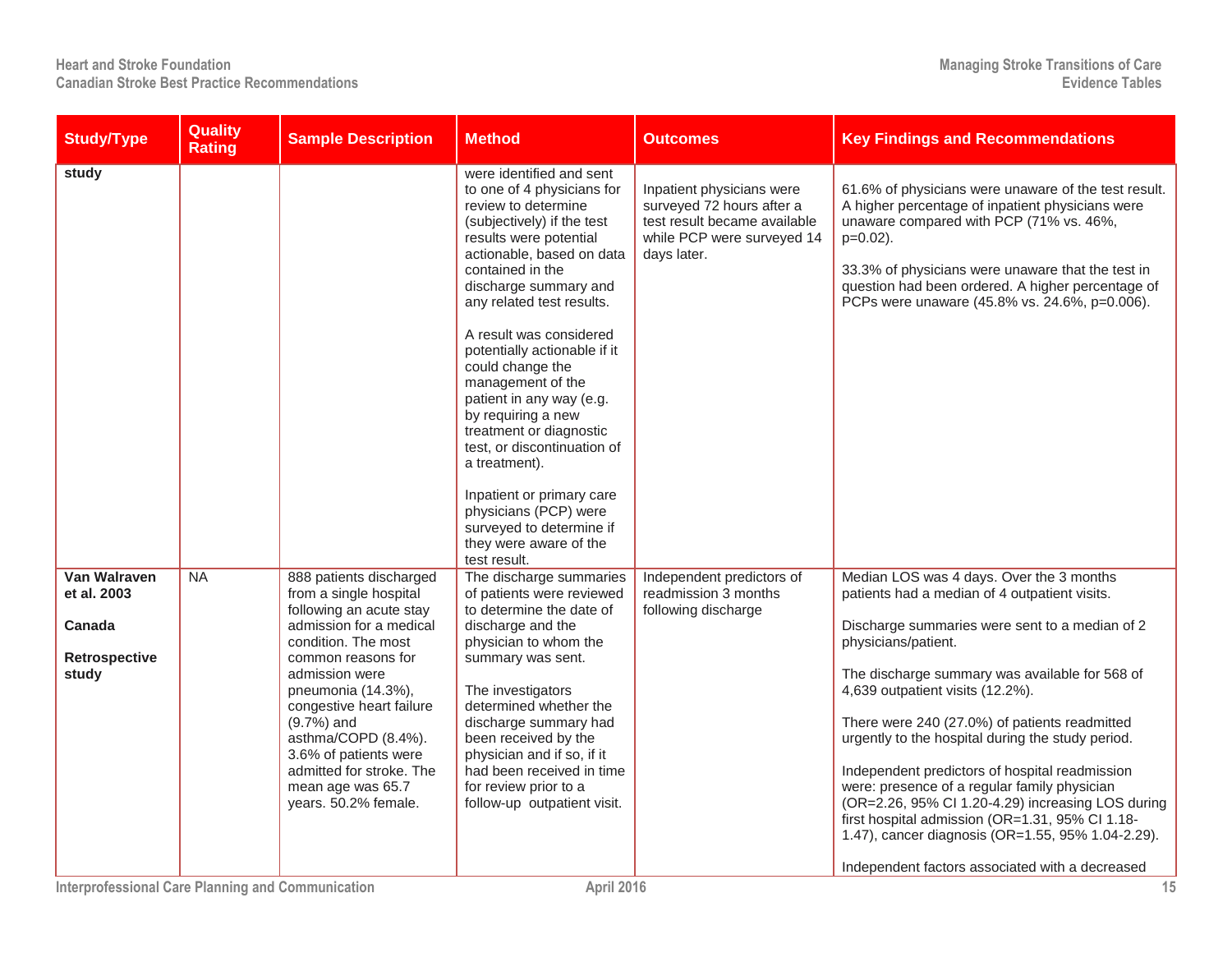| Study/Type | <b>Quality</b><br><b>Rating</b> | <b>Sample Description</b> | <b>Method</b> | <b>Outcomes</b> | <b>Key Findings and Recommendations</b>                                                                                                                                |
|------------|---------------------------------|---------------------------|---------------|-----------------|------------------------------------------------------------------------------------------------------------------------------------------------------------------------|
|            |                                 |                           |               |                 | odds of readmission were higher income (OR=0.87,<br>95% CI 0.77-0.98) and a D/C summary being<br>received by at least one physician (OR=0.74, 95%<br>$CI(0.50-1.11)$ . |